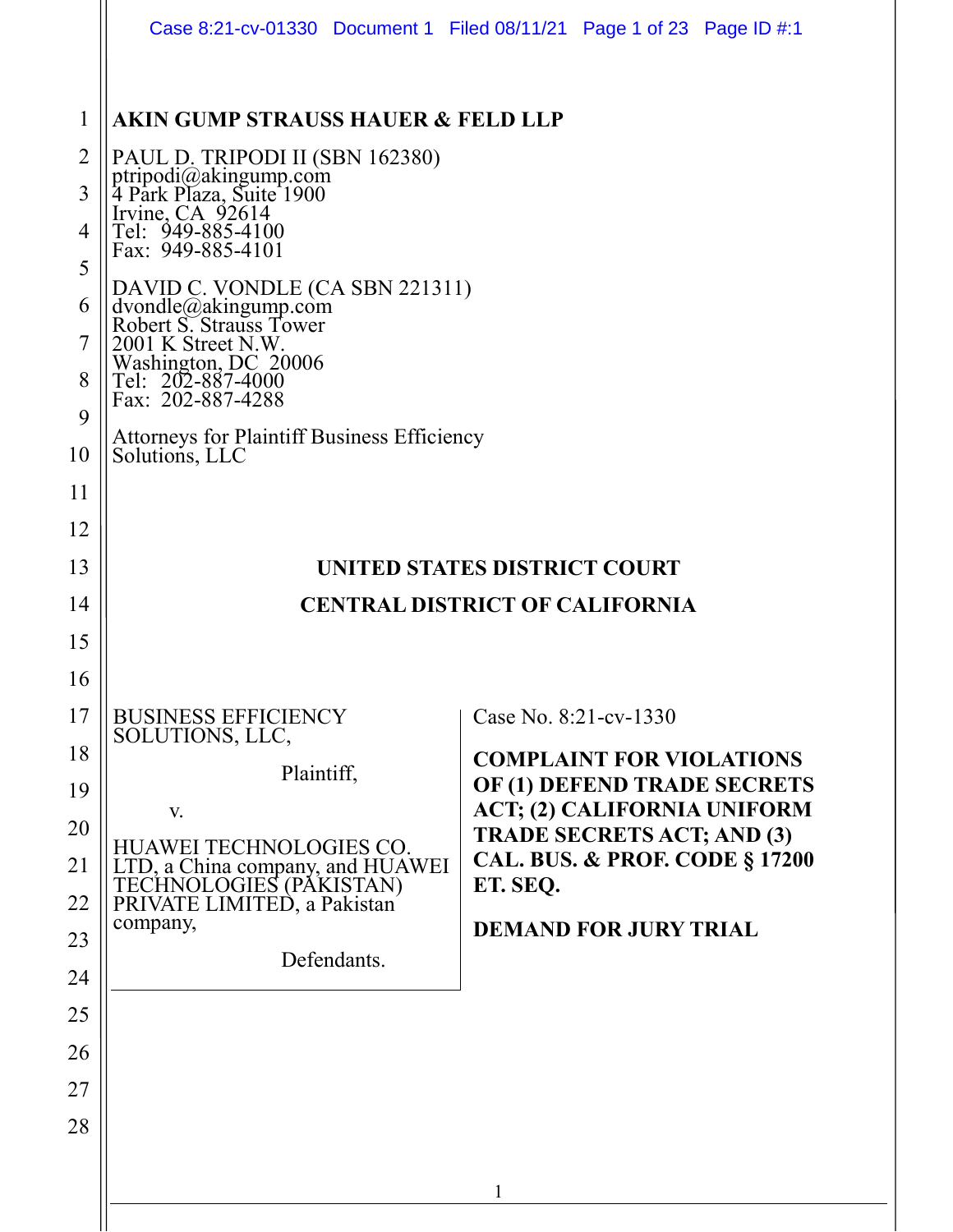Plaintiff Business Efficiency Solutions, LLC ("BES") brings this action against Defendants Huawei Technologies Co. LTD ("Huawei-China") and Huawei Technologies (Pakistan) Private Limited ("Huawei-Pakistan") (collectively, "Huawei") for theft and misappropriation of trade secrets under both 18 U.S.C. § 1836, the Defend Trade Secrets Act ("DTSA") and California Civil Code § 3426, the California Uniform Trade Secrets Act ("CUTSA"), and for unfair competition under California Business and Professions Code § 17200 et seq.

### **INTRODUCTION**

1. In 2015, the government of Pakistan launched a program designed to completely overhaul existing police and law enforcement agencies with new, innovative technology to make the cities of Pakistan safer. The Pakistani government invited highly technical proposals from Huawei and other technology companies around the world for the inaugural "Safe City" project in Lahore, Pakistan.

2. At the time, Huawei lacked the capability to undertake such a technically advanced project on its own, and it lacked the ability to develop the required controls and customized software in-house or in time to submit a bid for the work to the Pakistani government.

3. BES and its engineers, however, had the capability, expertise, and knowledge that Huawei lacked to meet the technical and software requirements for the Safe City project in Lahore. Huawei aggressively sought to partner with BES to assist in the preparation and submission of its bid for the project. BES agreed to partner with Huawei and provided its technical expertise for the proposal. Huawei then submitted a bid valued at \$150 million for the Lahore project with Huawei as the general contractor and BES as the exclusive subcontractor. Based on BES's prowess in advanced software systems, Pakistan awarded the project to Huawei, and Huawei exclusively subcontracted the advanced technical work to BES.

4. After Huawei's successful bid for the Lahore Project, Huawei gained possession of BES's most commercially valuable trade secrets and other confidential

1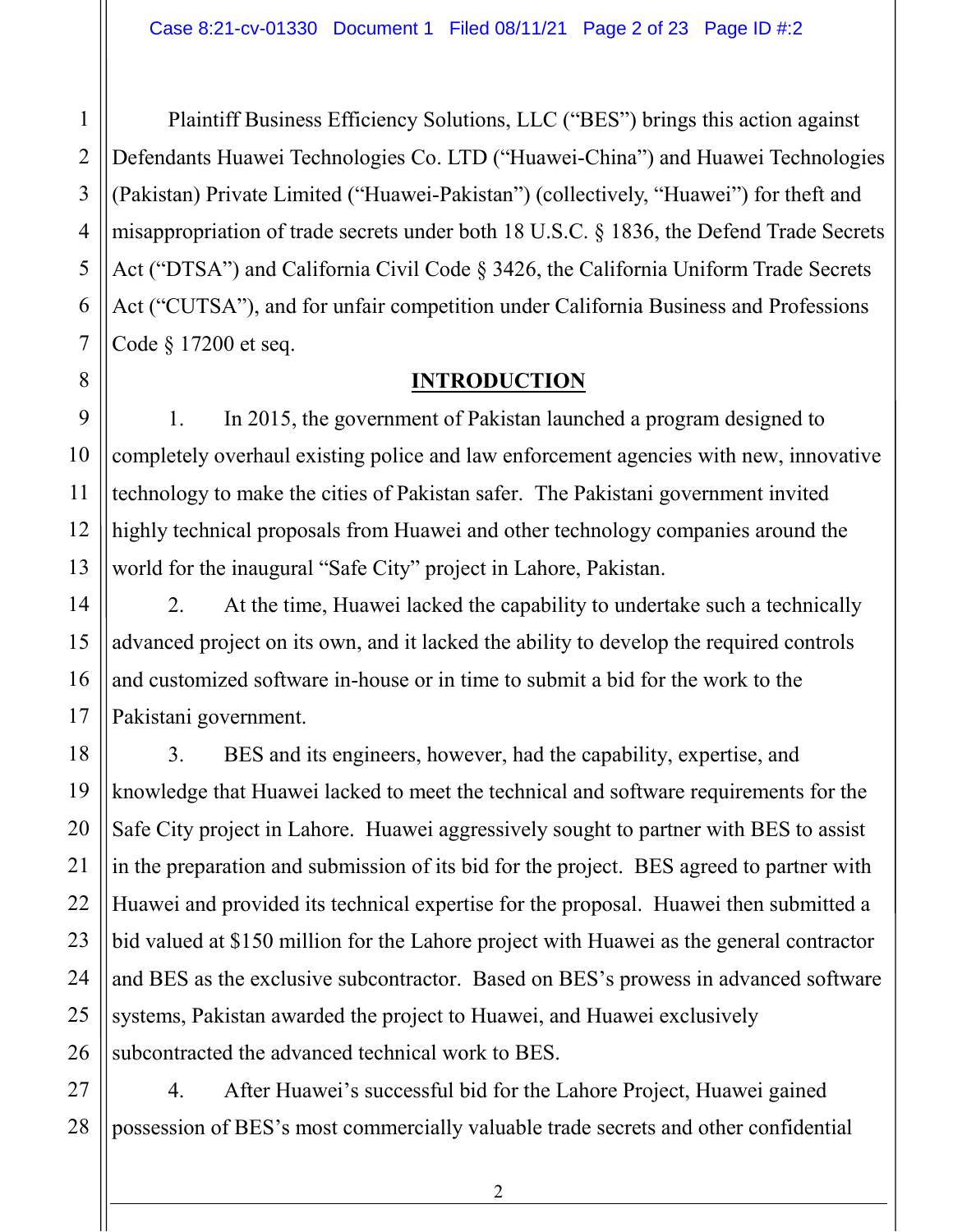1 2 information. Specifically, Huawei obtained BES's complete software systems, including BES's proprietary, trade secret "low-level designs" ("LLDs"). Meanwhile, Huawei began to contest its obligations to pay BES for the Lahore project and disputed its obligations to BES in connection with additional Safe City projects under the contract.

5. After Huawei had BES's valuable trade secrets and other intellectual property in its possession, Huawei used its knowledge of BES's technology to begin secretly procuring certain portions of BES's software systems from other sources – including from vendors BES identified to Huawei.

6. Huawei also began to use one of BES's software systems to establish a "backdoor" from China into Pakistan that allowed Huawei to collect and view data important to Pakistan's national security and other private, personal data on Pakistani citizens.

7. After obtaining possession and access to BES's trade secrets under the guise of contract, beginning in the fall of 2018, Huawei pursued contracts to develop other Safe City projects in Pakistan and around the world on its own – in violation of its agreement with BES and the limited license to BES's technology provided therein.

8. BES is not Huawei's first victim of intellectual property theft. According to the United States Department of Justice, Huawei has stolen source code, software, and confidential trade secrets from numerous other companies, including major technology companies in the United States. *See*, *e.g.*,

[https://www.justice.gov/opa/pr/chinese-telecommunications-conglomerate-huawei-and](https://www.justice.gov/opa/pr/chinese-telecommunications-conglomerate-huawei-and-subsidiaries-charged-racketeering)[subsidiaries-charged-racketeering;](https://www.justice.gov/opa/pr/chinese-telecommunications-conglomerate-huawei-and-subsidiaries-charged-racketeering) *see also* [https://www.justice.gov/opa/pr/chinese](https://www.justice.gov/opa/pr/chinese-telecommunications-device-manufacturer-and-its-us-affiliate-indicted-theft-trade)[telecommunications-device-manufacturer-and-its-us-affiliate-indicted-theft-trade](https://www.justice.gov/opa/pr/chinese-telecommunications-device-manufacturer-and-its-us-affiliate-indicted-theft-trade) (both visited August 11, 2021).

9. BES has suffered injury from Huawei's theft and unauthorized use of its unique, proprietary and cutting-edge technology. BES seeks damages for the injury it has suffered and seeks to enjoin Huawei from further unlawfully and unjustly gaining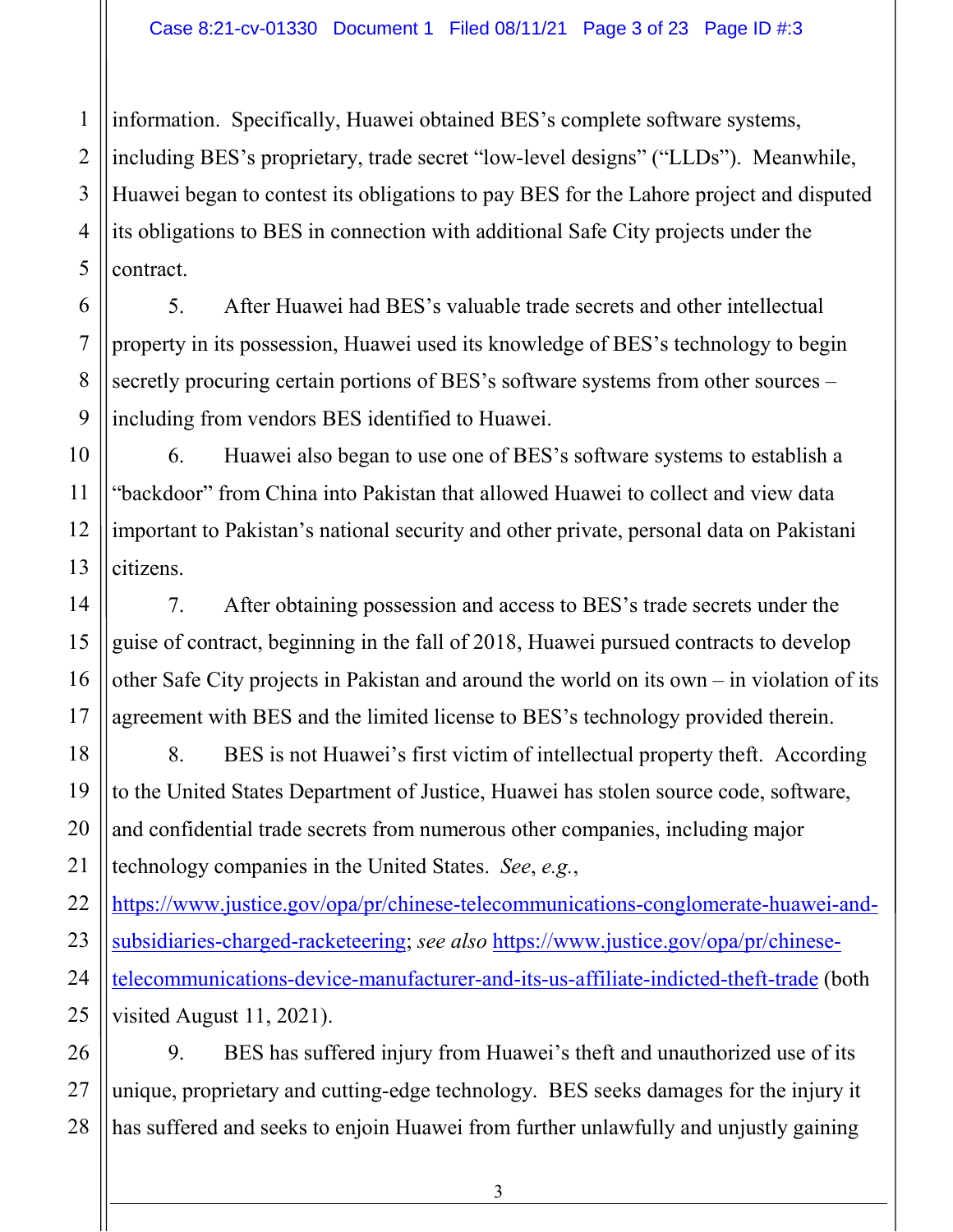from Huawei's theft of BES's trade secrets and other intellectual property, including BES's LLDs.

### **THE PARTIES**

10. Plaintiff Business Efficiency Solutions, LLC ("BES") is a Delaware limited liability corporation with its principal place of business in Buena Park, California.

11. Defendant Huawei Technologies Co. LTD ("Huawei-China") is a foreign company with its principal place of business at Bantian, Longgang District, Shenzhen, People's Republic of China.

12. Defendant Huawei Technologies (Pakistan) Private Limited ("Huawei-Pakistan") is a foreign company with its principal place of business at  $12<sup>th</sup>$  Floor, Saudi Pak Tower, Jinnah Avenue, Blue Area, Islamabad, Pakistan.

13. On information and belief, each of Huawei-China and Huawei-Pakistan was the agent, servant and employee, co-venturer, alter ego, and co-conspirator of the other at all relevant times, and was at all times herein mentioned, acting within the course, scope, and purpose of such agency, employment, joint venture, and conspiracy, and with the consent, knowledge, ratification, and authorization of such agency, employment, joint venture, and conspiracy.

### **JURISDICTION AND VENUE**

14. This Court has jurisdiction over this action under 28 U.S.C. § 1332(a)(2) because Huawei-China and Huawei-Pakistan are each citizens or subjects of foreign states, and BES is a Delaware limited liability corporation with its principal place of business in Buena Park, California. The amount in controversy exceeds \$75,000.

15. Venue is proper under 28 U.S.C. § 1391(b) because a substantial part of the events or omissions giving rise to the claims occurred, and a substantial part of the property that is the subject of this action is situated, in California.

25 26 27

1

2

3

4

5

6

7

8

9

10

11

12

13

14

15

16

17

18

19

20

21

22

23

24

28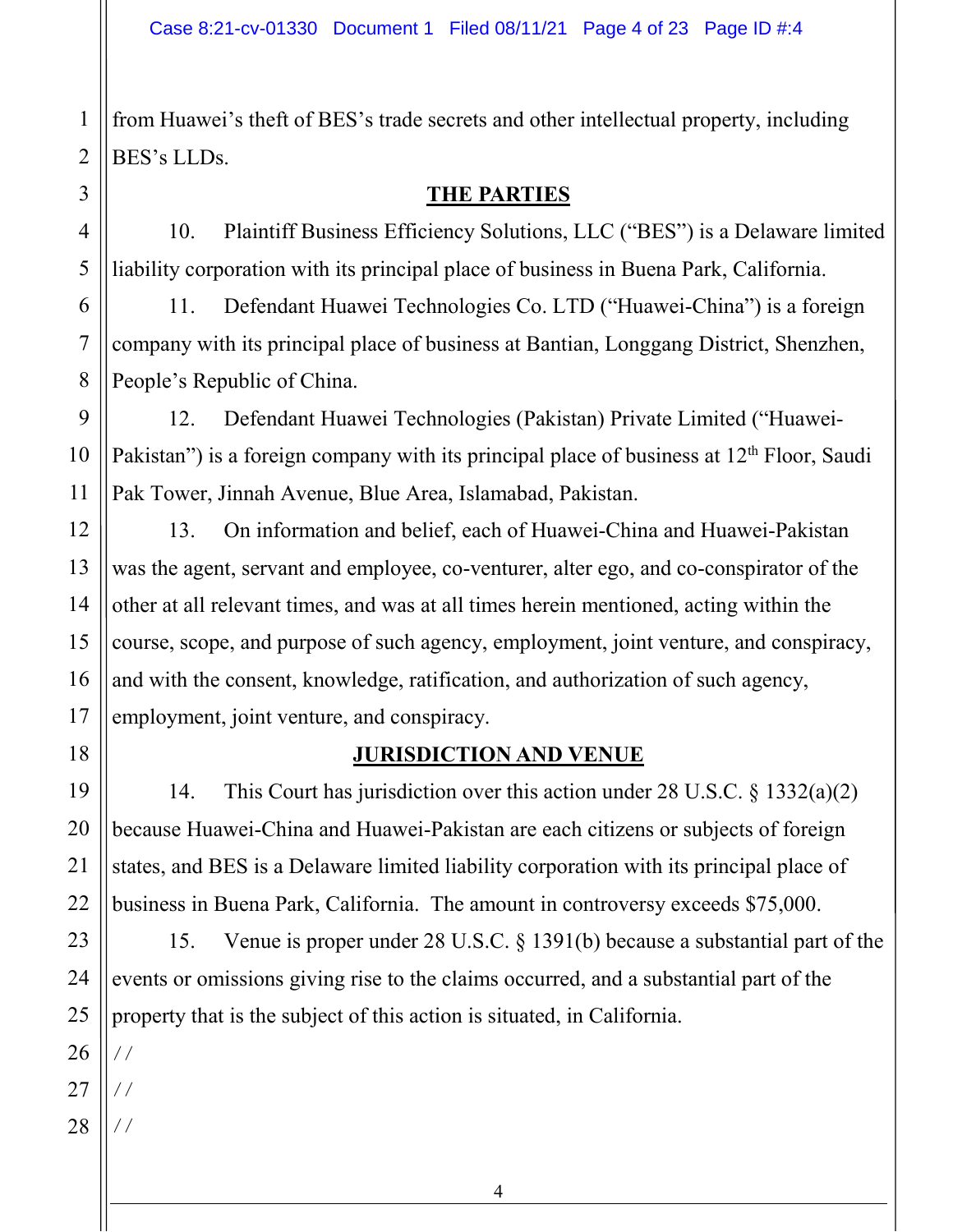### **BACKGROUND AND GENERAL ALLEGATIONS**

Huawei Partners with BES to Win \$150 Million Bid for the Lahore Project

16. In July of 2015, the Punjab Safe Cities Authority ("PSCA") of the Government of Punjab was established to improve public safety and security in the province of Punjab, Pakistan. In Punjab Safe Cities Ordinance 2015, the PSCA outlined a vision to overhaul and modernize the existing police systems using cutting-edge, innovative technology. The Punjab Police Integrated Command, Control and Communication Center ("PPIC3") of Lahore, Punjab was selected as the first project (the "Lahore Project") of the PSCA. The PSCA prepared a Request for Proposal ("RFP") that included rigorous and mandatory technical requirements, specifications and milestones for the various systems required under the project. The PSCA invited responses to its RFP from a number of international firms, including Huawei, Motorola, and Nokia, among others.

17. At the time, however, Huawei did not have the technical capability to deliver the systems required under the RFP, to respond to the RFP with adequate technical specificity, or to develop the required control systems and customized software internally in the necessary time specified in the RFP. BES, however, did have the technical capability and expertise requested in the RFP, and Huawei sought to partner with BES for that capability.

18. In March 2016, Huawei and BES entered into an exclusive subcontractor agreement whereby BES would develop eight software systems and applications called for by the RFP, specifically:

**1) Data Exchange System ("DES"):** This system collects vital data from numerous agencies in Pakistan such as the National ID Card Agency (the "NADRA"), Excise and Customs, Cellular Companies, Land Records, Tax Records, Immigration/Passport Authority and others. The collected data is stored in a data warehouse and made available through custom-designed interfaces for investigative use and real-time analysis by law enforcement agencies.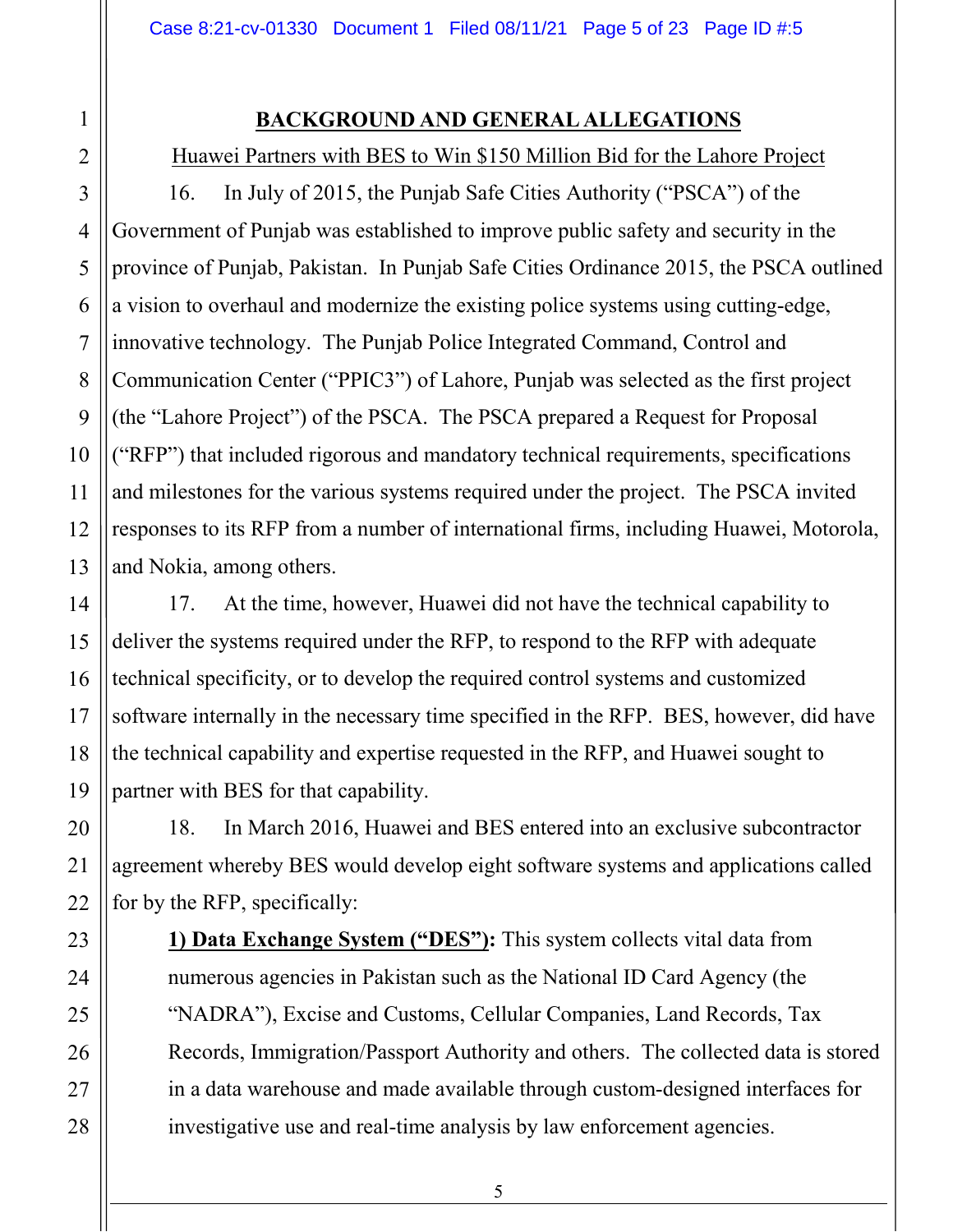**2) Building Management System ("BMS"):** This system manages security and controls access to buildings and sensitive areas within buildings. It also monitors building assets such as elevators, air-conditioning, heating, lights, emergency power systems, fire control systems, and other facility-management related assets. **3) Resource Management System ("RMS"):** This system manages the deployed resources at a law enforcement agency, including police force, weapons, automobiles, motorcycles, canine resources, mounted police, specialized vehicles and devices, cameras and sensors in the field, and all other resources used or deployed for monitoring, surveillance, and prompt and effective emergency response.

**4) Digital Media Forensic Center ("DFC"):** This system assists in the enhancement of captured video and still images by cameras installed across the network. It is used in crime investigations, analysis, and case incidence or evidence.

**5) Learning Management System ("LMS"):** This system improves overall workforce capabilities and capacity. It tracks delivery of appropriate training, and monitors the effectiveness of all training activities. It is vital for capacity building and workforce readiness of the police and support force.

**6) Media Monitoring Center ("MMC"):** This system monitors social media (*e.g.*, Facebook, Twitter, blogs, etc.) as well as print and broadcast media for law enforcement purposes.

**7) Field Assets, including Mobile Emergency Command and Control Vehicles ("ECV")**: This system includes various field assets, such as Mobile Emergency Command and Control Vehicles**,** specialized rugged hand-held tablet computers, body-wearable cameras, and covert miniaturized cameras, among other assets.

**8) Unmanned Aerial Vehicles ("UAV"):** This system manages industrial-strength drones deployed to perform monitoring services from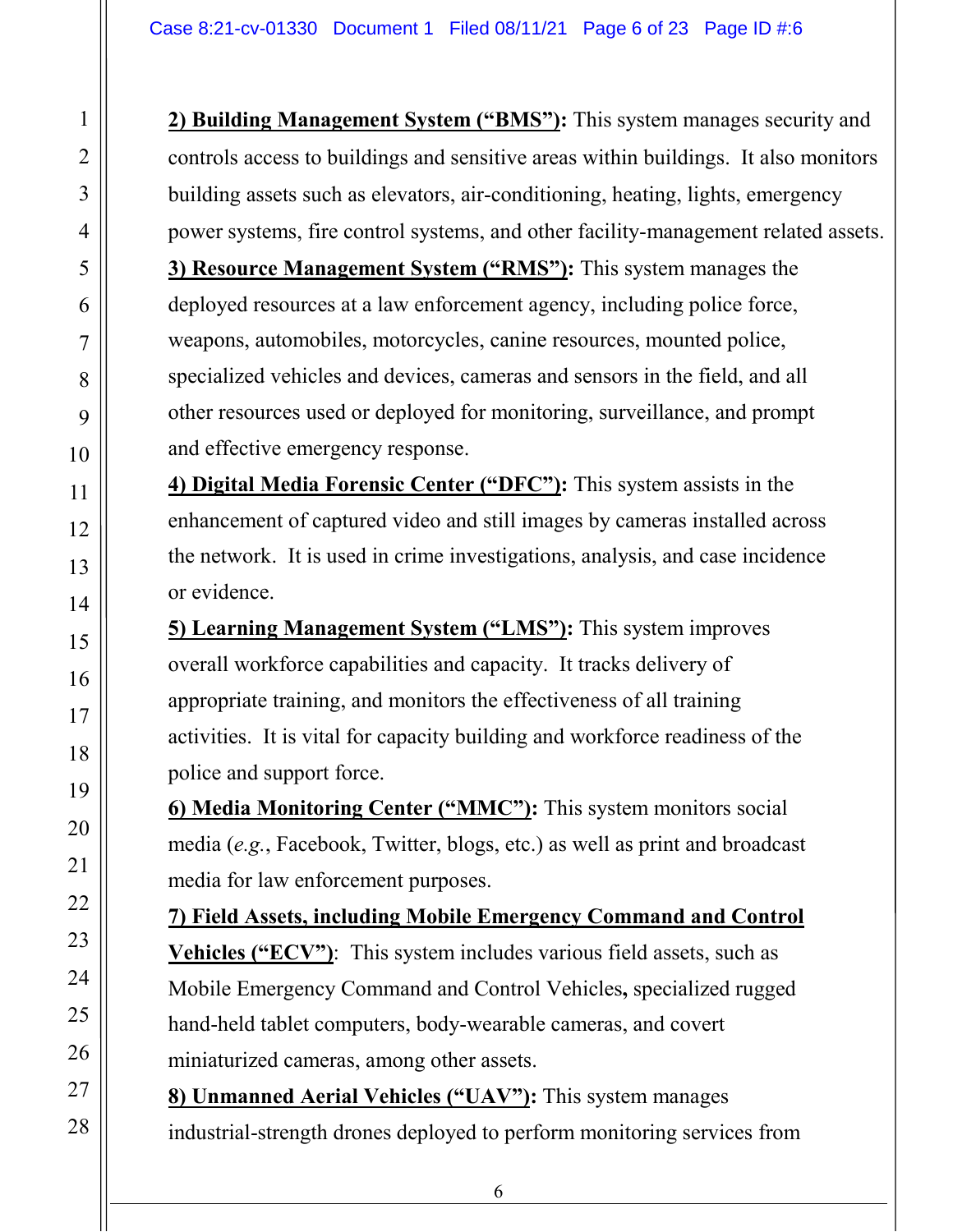the air. The drones are equipped with video cameras for real-time broadcast to a control room. Thermal cameras for nighttime surveillance and other sensors for gas leak detection are required features of the UAVs.

19. BES spent considerable time and resources preparing highly technical and substantive responses to the RFP. Because of BES's contribution to the RFP response, the PSCA awarded Huawei's proposal for the Lahore Project with a bid of \$150 million.

Huawei Demands BES Provide Proprietary Low-Level Designs

20. After the award of the Lahore Project, engineers at BES designed and custom built, from the ground up, each of the eight systems described in detail in the Subcontractor Agreement and required by the RFP – *i.e.*, the DES, BMS, RMS, DFC, LMS, MMC, ECV, and UAV. At their core, all of these systems include BES's confidential and proprietary LLDs. The LLDs for each system include complete technical and engineering documentation and information, software code and components, basic system architectures and conceptual designs, interface designs, diagrams and schematics, plans, workflow methods and protocols, and narratives and knowledge on system function, among other information. The full LLDs created by BES are not simply deliverables contemplated by the RFP for the Lahore Project under the Subcontractor Agreement between Huawei-Pakistan and BES, but include BES's valuable trade secrets at the core of BES's business.

21. In June of 2016, and with ongoing development by BES of the eight systems well underway, BES received for the first time an email from **Andy Queguoji, a Huawei-China employee based at a Huawei Research and Development Center in Suzhou, China.** Ex. 1 (annotated). Mr. Queguoji demanded that BES immediately send its then-existing LLDs for all eight systems to China for testing by Huawei. *Id*. BES, however, had never discussed or agreed with Huawei to send its proprietary LLDs to a facility in China for testing. Although the confidentiality provisions in BES's agreements with Huawei were written to protect such materials and information, BES was concerned about installing in China the software systems developed for the Lahore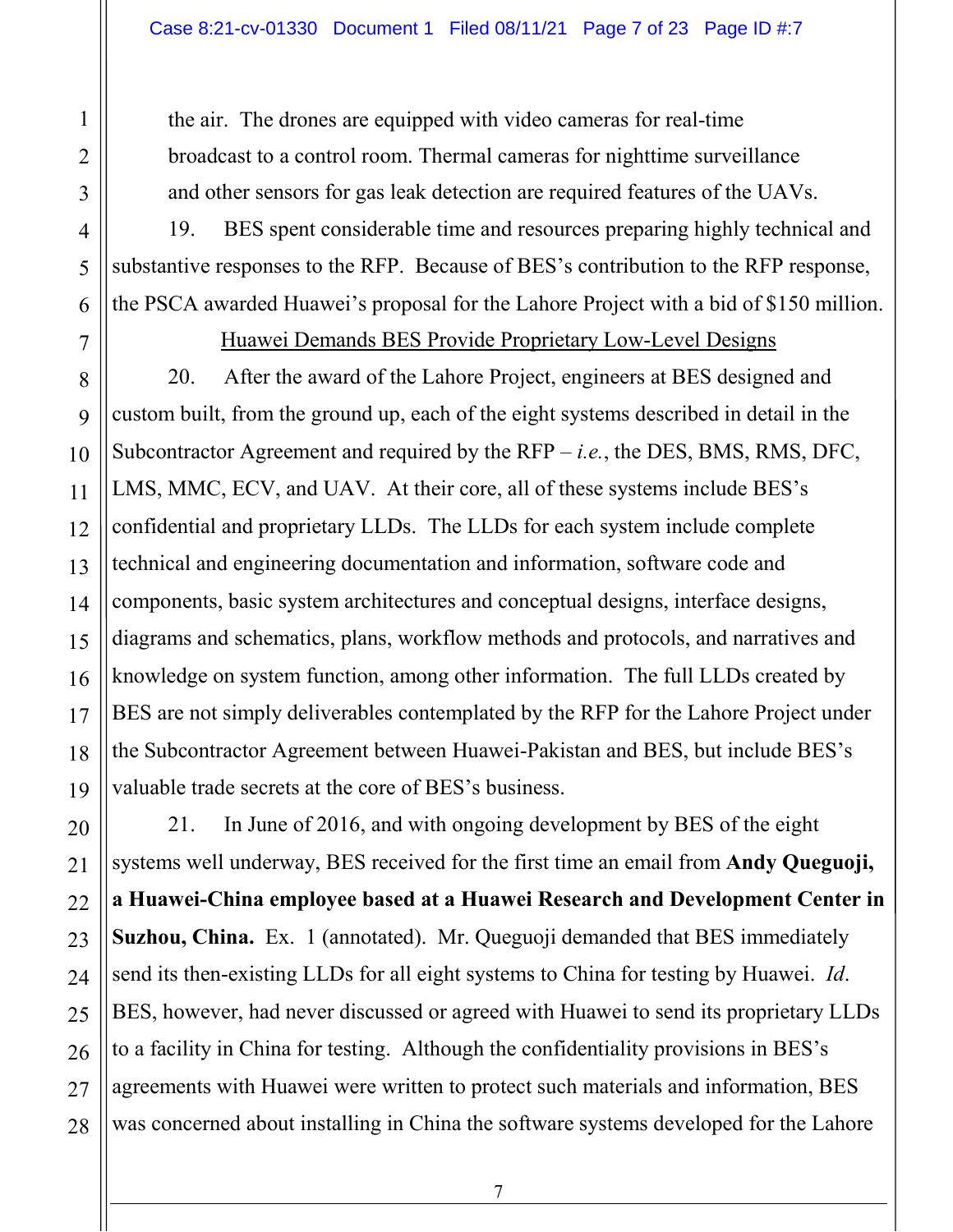Project, even if only for testing purposes. BES appealed to its local contact at **Huawei-Pakistan, Managing Director Jeffrey Chenfeng**. Mr. Chenfeng indicated that the "order" was coming directly from the Board of Directors at Huawei-China and threatened to terminate all agreements between the parties if BES did not immediately comply with Huawei-China's demands.

22. BES agreed to provide access in accordance with Huawei's demands, but only after securing additional affirmative representations from Huawei's Board of Directors, via Mr. Chenfeng, that Huawei would return the LLDs to BES after testing was complete. BES then sent the LLDs for seven of the eight systems to Huawei-China via electronic mail. For the eighth and largest system, the DES system, Mr. Chenfeng demanded that BES download the DES file to an external disk, provided by Mr. Chenfeng, for shipment to Huawei's laboratory in China, which BES did. The parties' agreements bound Huawei to protect BES's LLDs with the same level of confidentiality as Huawei would its own confidential information.

23. As a further condition for providing the LLDs to Huawei, BES required that BES have virtual access to the laboratory in China to oversee both the installation of the systems for testing, as well as the uninstallation of the systems after testing was complete. Huawei agreed, and provided BES with virtual access to Huawei's laboratory in China. In October of 2016, **Chen Deng, a Huawei-China employee based in the laboratory in Suzhou, China**, informed BES that BES's DES system had been successfully deployed in China. Ex. 2; Ex. 3 (highlighted). After testing was complete, however, Huawei revoked BES's access to the laboratory in China, without explanation. On August 11, 2018, BES terminated Huawei's authorization to use any of these proprietary systems and demanded their return. As of the filing of this complaint, Huawei-China has yet to return BES's LLDs for the eight systems, or allow BES to uninstall any software, including the DES system, from Huawei's facility in China. //

28 //

1

2

3

4

5

6

7

8

9

10

11

12

13

14

15

16

17

18

19

20

21

22

23

24

25

26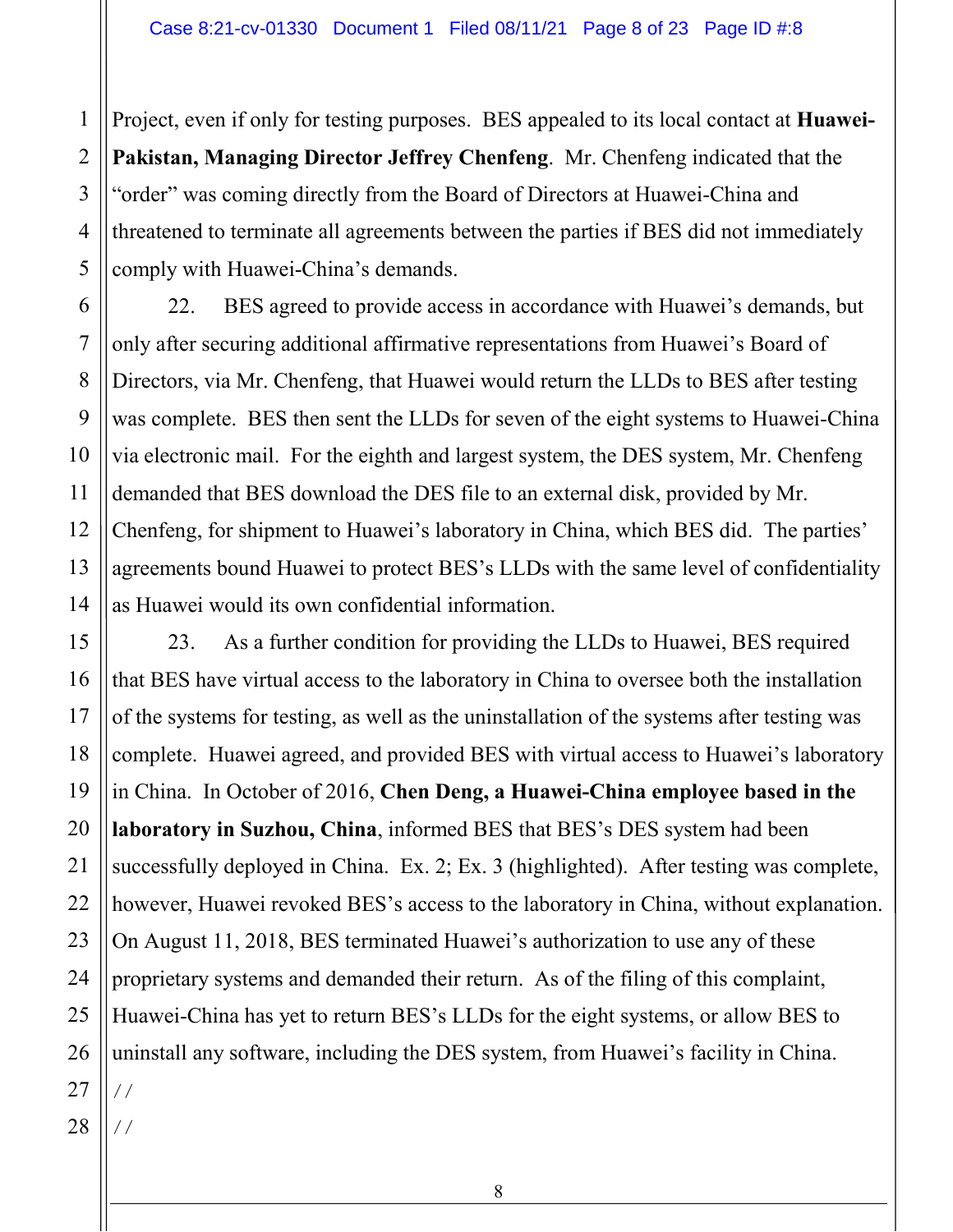# Huawei Uses BES's DES System to Create a Backdoor and Obtain Data Important to

1

2

3

### Pakistan's National Security and to Spy on Pakistani Citizens

24. As discussed above, the DES acts as a data aggregator, in which sensitive data from different sources and government agencies can be collected as part of the Lahore Safe City project and analyzed in one place to facilitate law enforcement investigations. The data stored in the DES in connection with the Lahore Project includes data from Pakistan's Criminal Record Management System, FIR & Police Station Record Management System, Criminal Record Management System, Stolen & Recovered Vehicle Management System, Foreigner Registration System, Crime Diary & Reporting System, NADRA Database, FBR Database, Customs (Import/Export) Database, Excise and Taxation Departments, Vehicle Fitness Certification Data, Stolen Vehicles Data, Stolen Property Data, and Punjab Forensics. This information comprises sensitive Pakistani national intelligence data.

25. At all relevant times, the agreement and understanding between the parties was that the location of the DES would be in the PPIC3 Center in Lahore, for direct use by the Punjab Police at PPIC3. In March of 2017, after BES installed the DES in Lahore, BES was informed that two high-ranking Huawei-China officials had traveled unannounced to Pakistan, specifically **Vice President Edward Zhang based in Shenzhen, China, and Director Corrine Lin, based in Dubai**, and demanded to meet with BES. Ex. 4. The two Huawei-China officials, accompanied by Mr. Chenfeng of Huawei-Pakistan, demanded that BES set up a *duplicate* DES environment in Huawei's laboratory in China, this time not merely for testing purposes but with full access to data at the Lahore Safe City project.

26. BES refused to install the duplicate DES environment without written approval from PPIC3. Specifically, BES raised its concerns to Huawei regarding the implications to Pakistani national security of allowing Huawei-China a "backdoor" that could be used to export to China highly sensitive data of importance to Pakistan's national security. Ex. 5. Initially, Huawei-Pakistan responded by reiterating its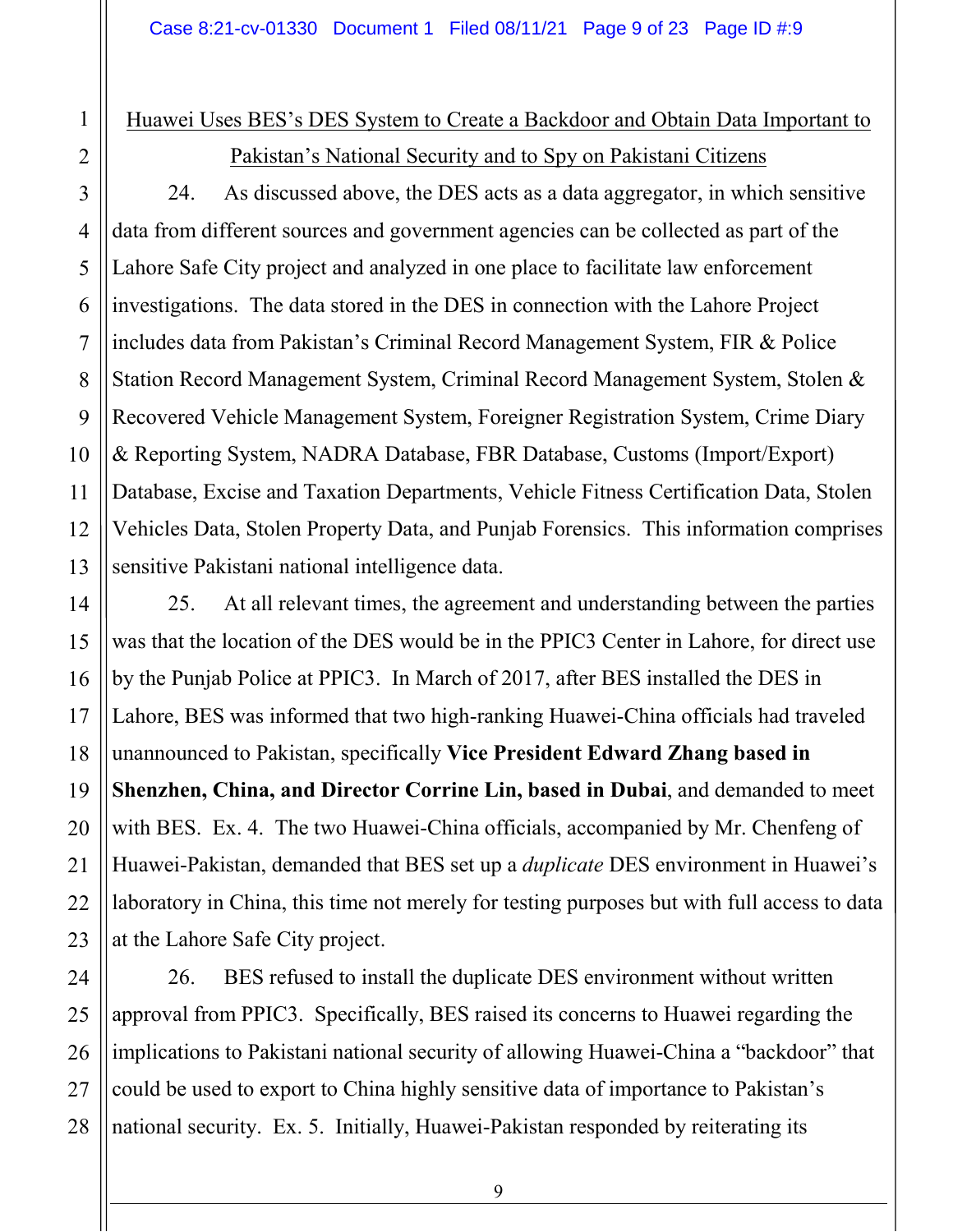1

2

3

4

5

6

7

8

9

10

11

12

13

14

15

16

17

19

20

21

22

23

24

25

26

27

28

demands. BES again refused and Huawei threatened to withhold payments owed to BES. BES demanded that the Managing Director of the Lahore Safe City Project get approval from the Pakistan government (PPIC3) to confirm that the government had no objection to the "transfer of this technology (DES) outside of PPIC3 for security reasons." *Id*. Huawei then indicated that approval from the Pakistani government was not necessary. Ex. 6 (highlighted). Later, Huawei-China and Huawei-Pakistan indicated that they had received approval from the Pakistani government. Huawei threatened to terminate the agreements between the parties and withhold all payments owed to BES unless BES installed the duplicate DES system in China. In light of Huawei's affirmative representations that they had the approval of the Pakistani government, the duplicate DES system was installed in China. On information and belief, Huawei-China uses the proprietary DES system as a backdoor from China into Lahore to gain access, manipulate, and extract sensitive data important to Pakistan's national security.

27. Huawei was also exposed by the BBC for having installed an *additional* covert backdoor to monitor Pakistan citizens using Wi-Fi chips installed in the cabinet housings of the CCTV security system in Pakistan. *See*

18 <https://www.bbc.com/news/technology-47856098>(visited August 11, 2021).

Huawei Cuts Out BES and Provides BES's Proprietary LLDs to Third-Party Vendors

28. Throughout 2016 and into 2017, BES engineers continued to develop and prepare for implementation of the eight systems for the Lahore Project. This included working with technology vendors to ensure top-to-bottom integrated system compatibility and internal compliance for each system.

29. In May of 2017, however, BES received a notification from Huawei that "[t]he clients [*i.e.*, PSCA and PPIC3] were [allegedly] not satisfied with BES proposal of these five systems (RMS/LMS/BMS/[UAV]/ECV), so clients wanted to either do these systems themselves or bought these systems from other vendors." Ex. 7. Huawei took these five proprietary systems from BES and implemented them on their own or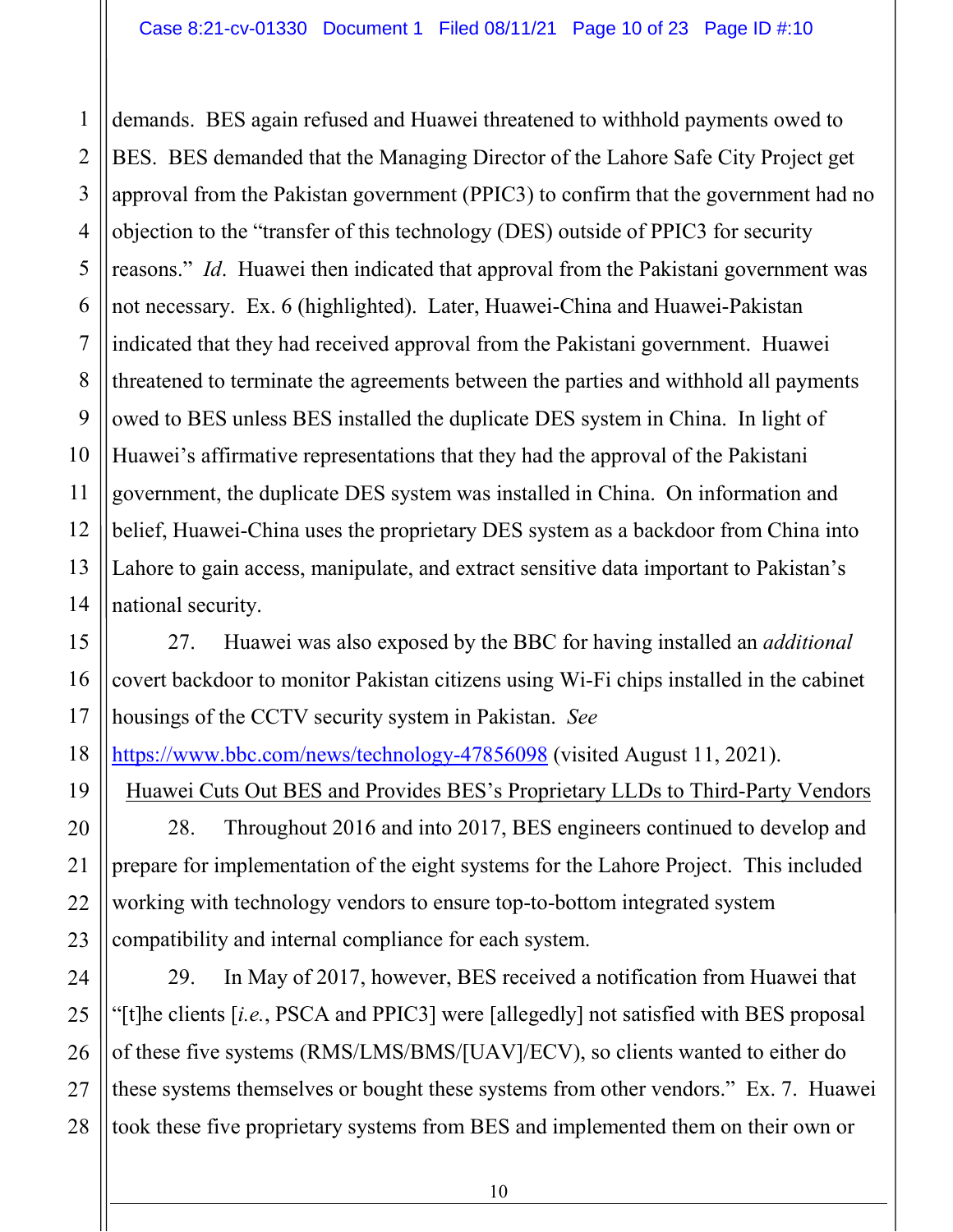disclosed and shopped them to other vendors, including those identified by BES. BES later learned that while the BMS, UAV, and ECV systems were implemented in the Lahore Project, Huawei had convinced the PSCA and PPIC3 that two of these systems, *i.e.*, the RMS and LMS, should be "de-scoped" and not implemented, despite Huawei having received payment for these systems.

30. Huawei had specifically contracted with BES to develop, and BES did develop and deliver, these five systems for the Lahore Project. Despite Huawei having not yet paid BES for delivery of these five systems, Huawei-China nonetheless maintains possession of all aspects of these five systems from BES, including the full, proprietary LLDs. As discussed further below, on information and belief, Huawei has used or will use these systems in projects apart from the Lahore Project.

BES Sends Cease and Desist Letter to Huawei

31. Huawei-China and Huawei-Pakistan agreed to in-person meetings on April 7 and April 9, 2018 at Huawei's offices in Pakistan to discuss Huawei's payment under the parties' agreements for use of BES's proprietary technology, trade secrets, and other intellectual property. Huawei ended the second meeting abruptly, and indicated a preference to resolve the parties' dispute through legal proceedings. That same day, BES sent an Arbitration Notice to the management of Huawei seeking, among things, resolution of the open issues between BES and Huawei relating to the parties' agreements. Ex. 8 (highlighted).

32. Huawei's posture shifted. Over the next two months, Huawei exhibited a desire to resolve the parties' disputes informally and to move the business relationship forward. Ex. 9 (email from **Huawei-Pakistan Project Director Job Liwen**: "for sure we are willing to have more discussion with [BES's CEO] Mr. Javed to manage the thing in better way"). As a gesture of good faith, BES agreed to forestall formal legal proceedings to pursue further discussions with Huawei. Huawei's apparent willingness to work together with BES to resolve these issues amicably, however, was short-lived. Following another in-person meeting between representatives from BES and Huawei,

1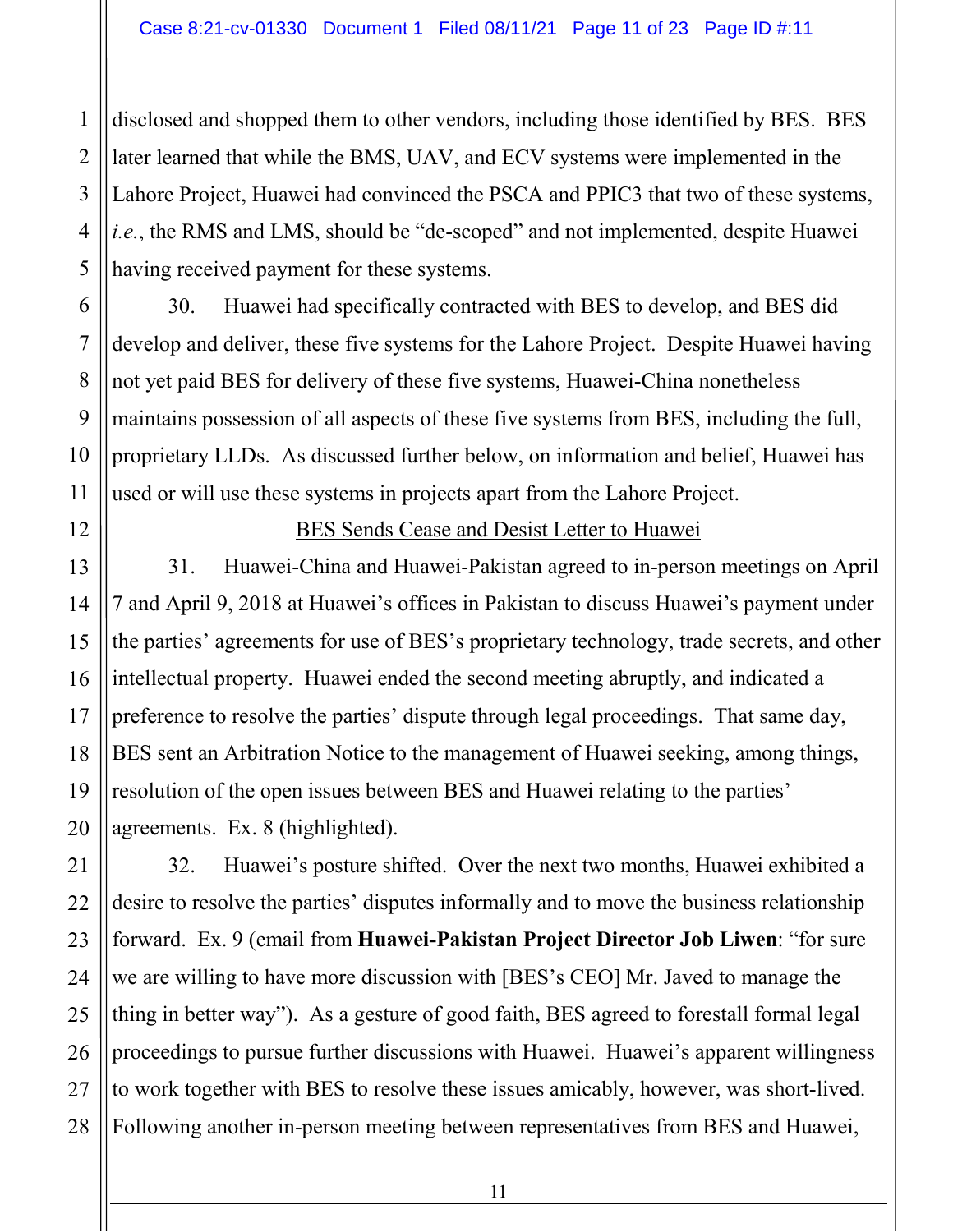on May 29, 2018, Mr. Liwen sent an email regarding Huawei's use of BES's LLDs for the five systems for which Huawei refused to remit payment. Mr. Liwen once again alleged that the PSCA did not use BES's five systems and suggested that Huawei is therefore not obligated to compensate BES for those systems, contrary to the parties' agreement. He also admitted to sending documents and "the solution," *i.e.* systems, to "others" but claimed that what Huawei sent to "others" was different from BES's systems:

[I]n regards to Intellectual Property and Proprietary/Confidential Information, [BES's claim] makes no sense as I already find all the emails and document that 5 systems out of 8 all have official email from PSCA or BES to use other solution, all the RFP/document we sent to others is from the PSCA original RFP and the solution including LLD is also totally different with YOURS.

Ex. 10. Notably, Huawei never produced these "official email[s]" to BES or provided any additional information to support these statements, despite BES requesting that the emails be provided.

33. On August 11, 2018, BES sent Huawei-China and Huawei-Pakistan a formal cease and desist letter revoking any and all prior authorizations for Huawei to possess or use BES's confidential and proprietary information, and demanded compensation owed to BES. Ex. 11. In its letter, BES made clear that "Huawei is not authorized to continue using BES' Intellectual Property and Proprietary Information and continuation of such use will be considered an illegal act by Huawei." *Id*.

34. Huawei and BES each also filed petitions for arbitration before the Senior Civil Judge in Islamabad, Pakistan, on September 27, 2018 and September 10, 2020, respectively. By its petition, Huawei sought and obtained an injunction precluding BES from terminating the parties' agreements, despite BES never expressing an intent to do so. Ex. 12. BES's petition for arbitration in Pakistan seeks an award of damages arising out of Huawei's breach of the parties' agreements, which differ from BES claims of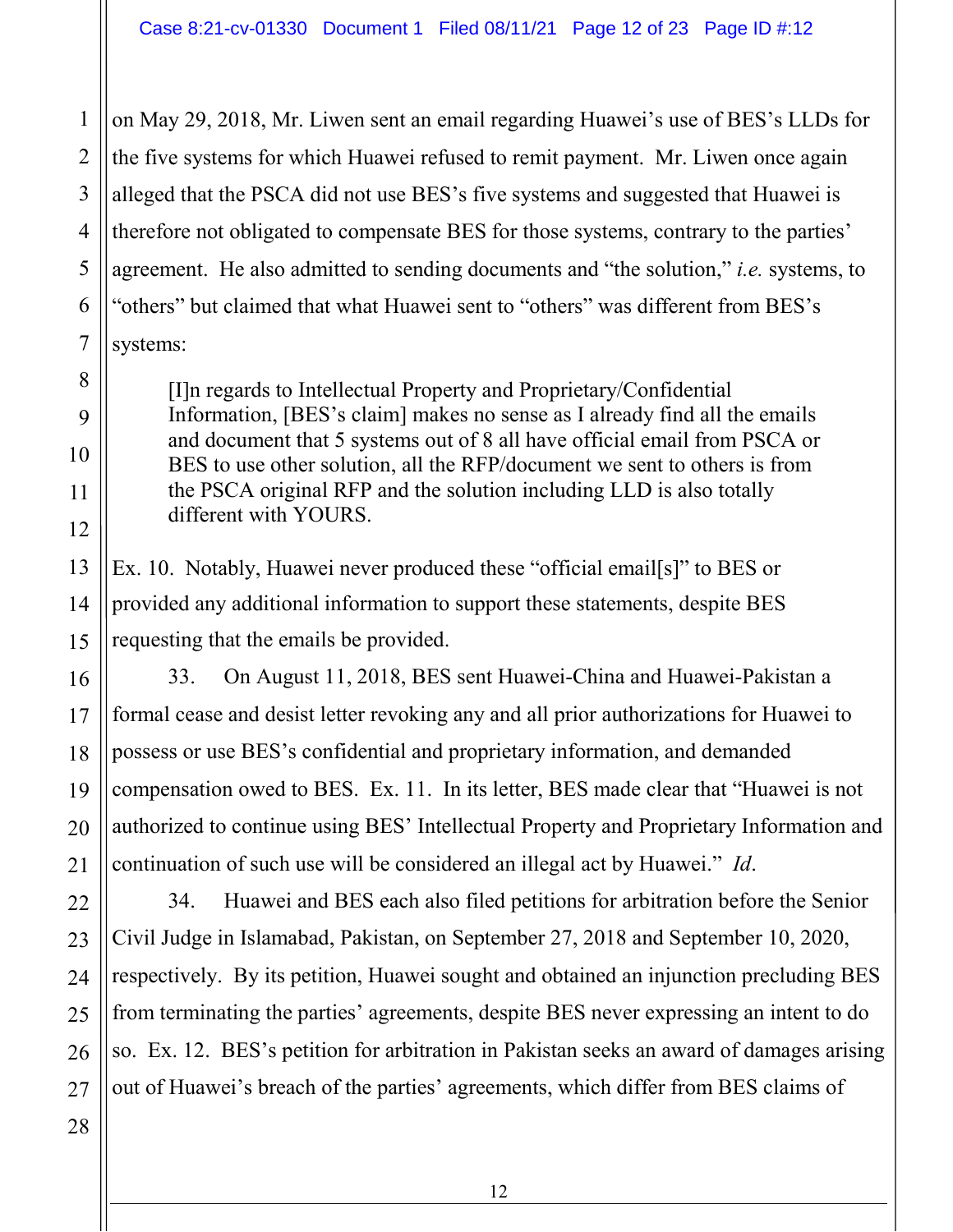trade secret theft and misappropriation, and unfair business practices that are subject of this action.

Huawei Uses BES's Trade Secret LLDs in Other Safe City Projects

35. On information and belief, Huawei used and continues to use BES's trade secrets and other intellectual property, including the LLDs for the eight systems developed by BES, in other Safe City projects in Pakistan and around the world.

36. For example, the Punjab Government announced that safe cities would be deployed in multiple additional cities, including Kasur (the "Kasur Project"). Ex. 13. The Kasur Project was not subject to the same formal RFP and bidding process used for Lahore. Instead, the project was awarded to Huawei without a formal public announcement, and Huawei began work on the project discreetly. On information and belief, Huawei used BES's trade secrets, including its LLDs, obtained during the Lahore Project as part of the Kasur Project. In October of 2018, when BES discovered that Huawei was working on the Kasur project, BES approached Mr. Chenfeng. Mr. Chenfeng admitted to BES that Huawei had been awarded the Kasur Project, and initially implied that the lack of payment was an oversight. He told BES to submit invoices to Huawei and BES did so. Ex. 14 (invoice under Consulting Agreement); Ex. 15 (invoice under Subcontractor Agreement). Huawei, however, never paid the invoices and later reversed on its position that payments were required under the parties' agreements. Ex.16 (highlighted).

37. According to news reports and the PSCA website, work has started or will start on a Safe City project in the City of Bahawalpur (the "Bahawalpur Project"). *See*, *e.g.*,<https://psca.gop.pk/projects/bahawalpur/>and [https://pakobserver.net/2020-buzdar](https://pakobserver.net/2020-buzdar-govt-on-path-of-public-facilitation/)[govt-on-path-of-public-facilitation/](https://pakobserver.net/2020-buzdar-govt-on-path-of-public-facilitation/) (both visited August 11, 2021). On information and belief, Huawei has used and will continue to use BES's trade secrets, including its LLDs, obtained during the Lahore Project as part of the Bahawalpur Project.

38. According to news reports and the PSCA website, work has started or will start on a Safe City project in the City of Rawalpindi (the "Rawalpindi Project"). *See*,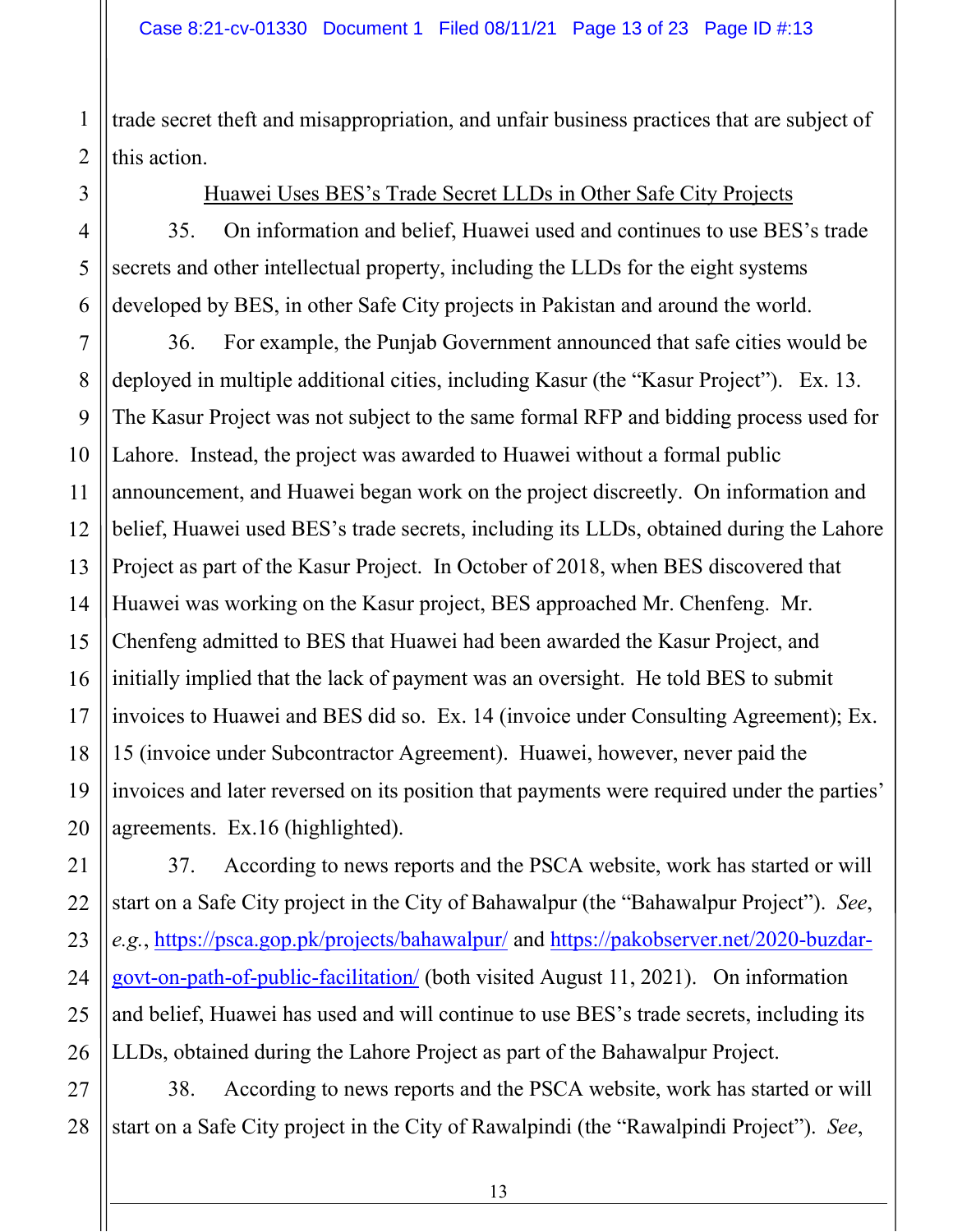*e.g.*,<https://psca.gop.pk/projects/rawalpindi/>and [https://pakobserver.net/2020-buzdar](https://pakobserver.net/2020-buzdar-govt-on-path-of-public-facilitation/)[govt-on-path-of-public-facilitation/](https://pakobserver.net/2020-buzdar-govt-on-path-of-public-facilitation/) (both visited August 11, 2021). On information and belief, Huawei has used and will continue to use BES's trade secrets, including its LLDs, obtained during the Lahore Project as part of the Rawalpindi Project.

39. According to news reports and the PSCA website, work has started or will start on a Safe City project in the City of Multan (the "Multan Project"). *See*, *e.g.*, <https://psca.gop.pk/projects/multan/>and [https://pakobserver.net/2020-buzdar-govt-on](https://pakobserver.net/2020-buzdar-govt-on-path-of-public-facilitation/)[path-of-public-facilitation/](https://pakobserver.net/2020-buzdar-govt-on-path-of-public-facilitation/) (both visited August 11, 2021). On information and belief, Huawei has used and will continue to use BES's trade secrets, including its LLDs, obtained during the Lahore Project as part of the Multan Project.

40. According to news reports and the PSCA website, work has started or will start on a Safe City project in the City of Faisalabad (the "Faisalabad Project"). *See*, *e.g.*,<https://psca.gop.pk/projects/faisalabad/>and [https://pakobserver.net/2020-buzdar](https://pakobserver.net/2020-buzdar-govt-on-path-of-public-facilitation/)[govt-on-path-of-public-facilitation/](https://pakobserver.net/2020-buzdar-govt-on-path-of-public-facilitation/) (both visited August 11, 2021). On information and belief, Huawei has used and will continue to use BES's trade secrets, including its LLDs, obtained during the Lahore Project as part of the Faisalabad Project.

41. According to news reports and the PSCA website, work has started or will start on a Safe City project in the City of Gujranwala (the "Gujranwala Project"). *See*, *e.g.*,<https://psca.gop.pk/projects/gujranwala/>and [https://pakobserver.net/2020-buzdar](https://pakobserver.net/2020-buzdar-govt-on-path-of-public-facilitation/)[govt-on-path-of-public-facilitation/](https://pakobserver.net/2020-buzdar-govt-on-path-of-public-facilitation/) (both visited August 11, 2021). On information and belief, Huawei has used and will continue to use BES's trade secrets, including its LLDs, obtained during the Lahore Project as part of the Gujranwala Project.

42. According to news reports, a Safe City project in the City of Dera Ghazi Khan (the "Dera Ghazi Khan Project") was made operational. *See*, *e.g.*, [https://www.thenews.com.pk/print/861431-smart-city-project-made-operational-in-dg](https://www.thenews.com.pk/print/861431-smart-city-project-made-operational-in-dg-khan)[khan](https://www.thenews.com.pk/print/861431-smart-city-project-made-operational-in-dg-khan) and<https://pakobserver.net/2020-buzdar-govt-on-path-of-public-facilitation/>(both visited August 11, 2021). On information and belief, Huawei has used and will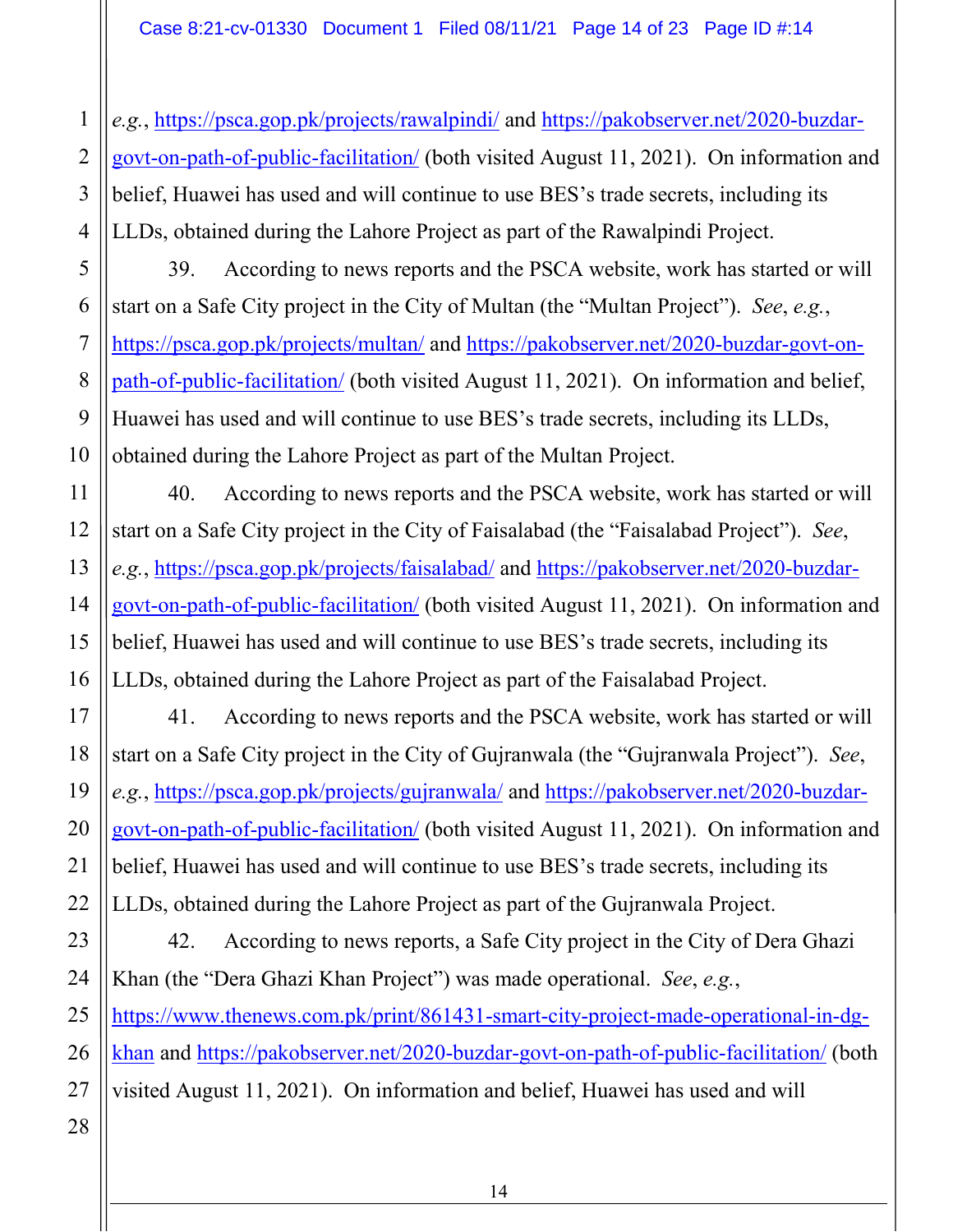continue to use BES's trade secrets, including its LLDs, obtained during the Lahore Project as part of the Dera Ghazi Khan Project.

43. According to news reports, work has started or will start on a Safe City project in the City of Karachi, which is the largest city in Pakistan (the "Karachi Project"). *See*, *e.g.*, [https://www.dawn.com/news/1618678/rs30bn-sanctioned-for](https://www.dawn.com/news/1618678/rs30bn-sanctioned-for-karachi-safe-city-plan-to-be-launched-next-fiscal-year)[karachi-safe-city-plan-to-be-launched-next-fiscal-year](https://www.dawn.com/news/1618678/rs30bn-sanctioned-for-karachi-safe-city-plan-to-be-launched-next-fiscal-year) (visited August 11, 2021). On information and belief, Huawei has used and will continue to use BES's trade secrets, including its LLDs, obtained during the Lahore Project as part of the Karachi Project.

44. On information and belief, Huawei has pursued additional Safe City contracts outside of Pakistan. On information and belief, Huawei has used and will continue to use BES's trade secrets, including its LLDs, obtained during the Lahore Project, in Safe City projects outside of Pakistan, including in Qatar, Dubai, the United Arab Emirates, and Saudi Arabia. *See*, *e.g.*,

[https://www.thepeninsulaqatar.com/article/05/05/2021/UDC,-Huawei-sign-MoU-to](https://www.thepeninsulaqatar.com/article/05/05/2021/UDC,-Huawei-sign-MoU-to-deploy-smart-city-solutions)[deploy-smart-city-solutions](https://www.thepeninsulaqatar.com/article/05/05/2021/UDC,-Huawei-sign-MoU-to-deploy-smart-city-solutions) (visited August 11, 2021). None of the agreements between the parties contemplate or allow for the use of BES's trade secrets for any Safe City project outside of Pakistan.

### **COUNT I:**

# **Misappropriation of Trade Secrets Under 18 U.S.C. § 1836, the Defend Trade Secrets Act ("DTSA")**

45. BES repeats and realleges, as if fully set forth herein, the allegations of the preceding paragraphs.

46. BES owns trade secrets, which include confidential and proprietary LLDs for each of the eight systems listed and described above. These trade secrets include complete technical and engineering documentation and information, software code and components, basic system architectures and conceptual designs, interface designs, diagrams and schematics, plans, workflow methods and protocols, and narratives and knowledge on system function, among other information, for each of the eight systems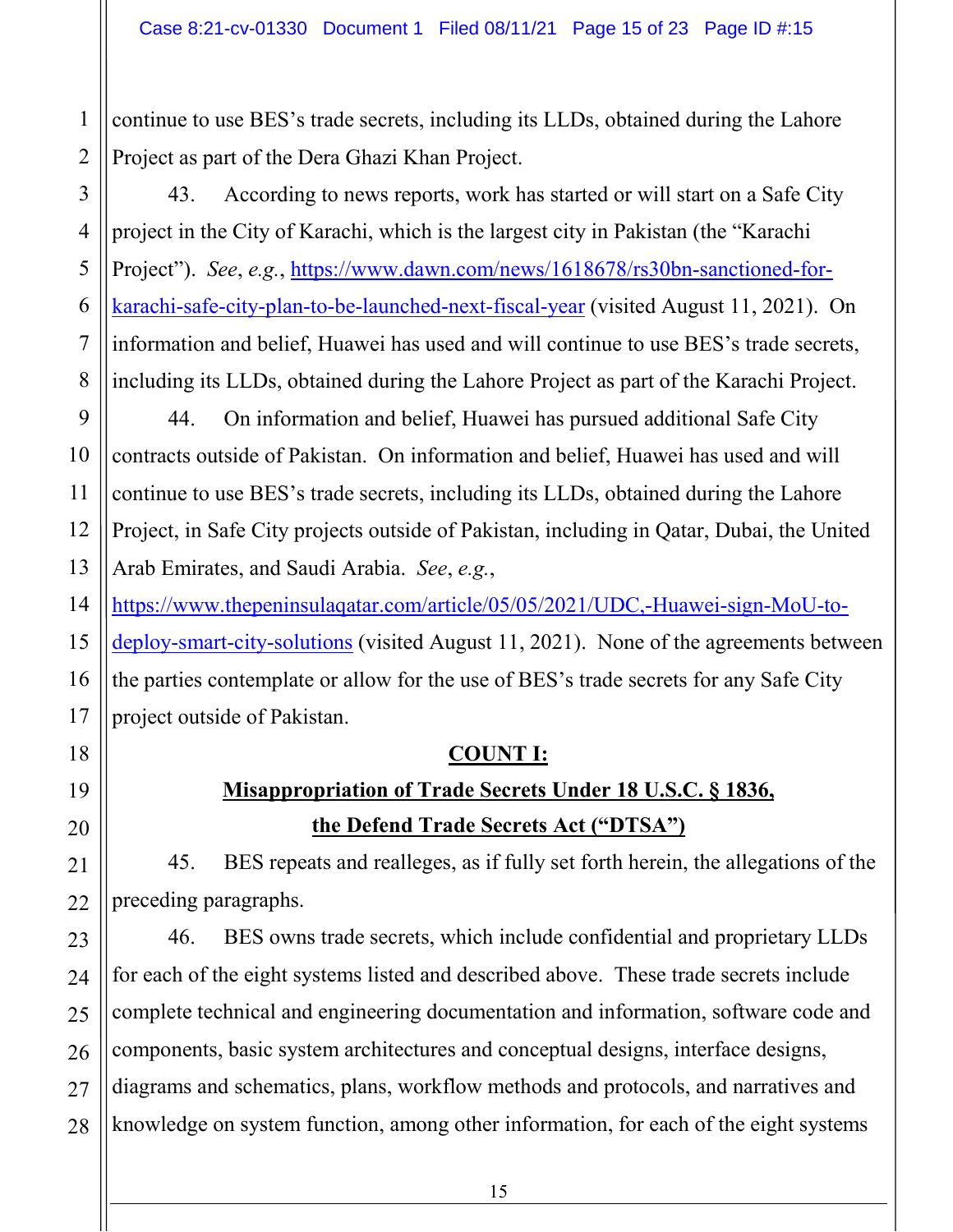described above. The full LLDs comprise BES's valuable intellectual property and trade secrets at the core of BES's business.

47. These trade secrets derive independent economic value from not being generally known to the public. For example, Huawei partnered with BES for the Lahore Project specifically because BES's trade secrets, *e.g.*, the LLDs, were not generally known to the public. BES makes a significant effort to maintain the secrecy of its trade secrets, and takes reasonable measures to keep its information secret.

48. Huawei separately and distinctly misappropriated BES's trade secrets when (1) Huawei continued to use BES's trade secrets, including the LLDs, after BES demanded that Huawei cease and desist its use of BES's trade secrets; (2) Huawei used BES's trade secrets, including the LLDs, in other Safe City projects in Pakistan, including in Kasur, Bahawalpur Rawalpindi, Multan, Faisalabad, Gujranwala, Dera Ghazi Khan and/or Karachi; (3) Huawei used BES's trade secrets, including the LLDs, in other Safe City projects outside of Pakistan.

49. Huawei knew or had reason to know that their knowledge of BES's trade secrets was acquired under circumstances giving rise to a duty to maintain the secrecy and/or limit the use of the trade secrets. Specifically, Huawei knew that the contractual relationship between Huawei and BES, which was limited to the Lahore Project and certain future projects in Pakistan, gave rise to a duty to maintain the secrecy of BES's trade secrets and/or limit their use to the Lahore Project and certain future projects in Pakistan. Huawei-China also knew or had reason to know that their knowledge of BES's trade secrets was derived from or through Huawei-Pakistan's contractual relationship with BES, and that Huawei-Pakistan owed a duty to BES to maintain the secrecy of the trade secrets and/or limit the use of BES's trade secrets to the Lahore Project and certain future projects in Pakistan.

50. Huawei's misappropriation of BES's trade secrets has harmed BES. These trade secrets comprise BES's commercially valuable intellectual property and include proprietary information at the core of BES's business. BES has incurred substantial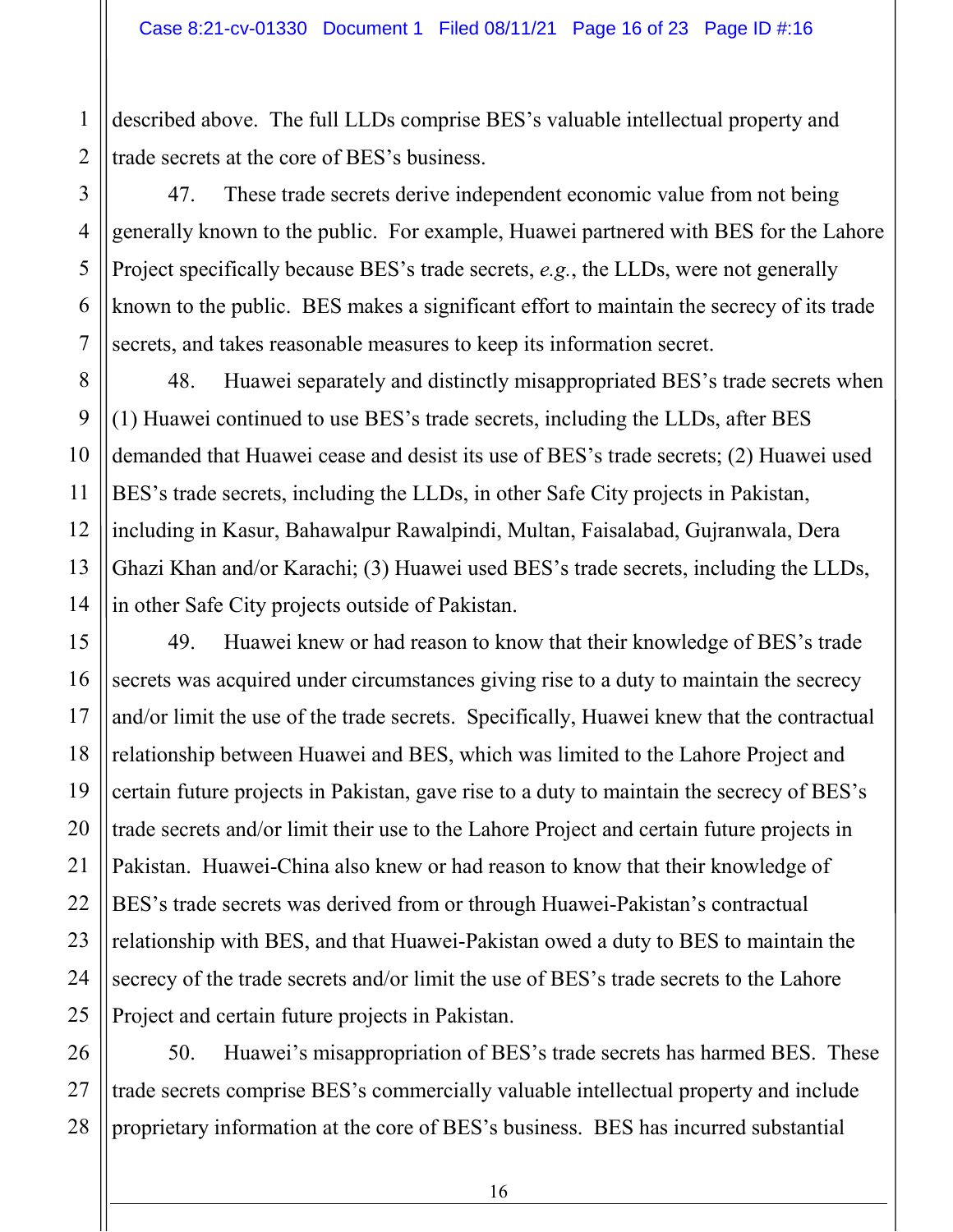losses and costs as a proximate result of Huawei's misappropriation of BES trade secrets, including loss of revenue from the Lahore Project and other Safe City projects, and BES is entitled to damages, including but not limited to loss of the economic value BES derives from exclusive use of its proprietary technology, and legal and investigation costs.

51. In addition to damages, BES is entitled to injunctive relief enjoining Huawei from continued misappropriation of BES technology. If the Court determines that it would be unreasonable to prohibit Huawei's future use of BES's technology, such future use should be conditioned upon payment of a royalty to BES.

52. Huawei's misappropriation of BES's trade secrets is willful and malicious, because Huawei continues to use BES's trade secrets, including BES's LLDs, all while refusing to provide payment to BES, after BES demanded Huawei cease and desist from use of BES's technology.

### **COUNT II:**

## **Misappropriation of Trade Secrets Under California Civil Code § 3426, the California Uniform Trade Secrets Act (CUTSA)**

53. BES repeats and realleges, as if fully set forth herein, the allegations of the preceding paragraphs.

54. BES owns trade secrets, which include confidential and proprietary LLDs for each of the eight systems listed and described above. These trade secrets include complete technical and engineering documentation and information, software code and components, basic system architectures and conceptual designs, interface designs, diagrams and schematics, plans, workflow methods and protocols, and narratives and knowledge on system function, among other information, for each of the eight systems described above. The full LLDs comprise BES's valuable intellectual property and trade secrets at the core of BES's business.

55. These trade secrets derive independent economic value from not being generally known to the public. For example, Huawei partnered with BES for the Lahore

1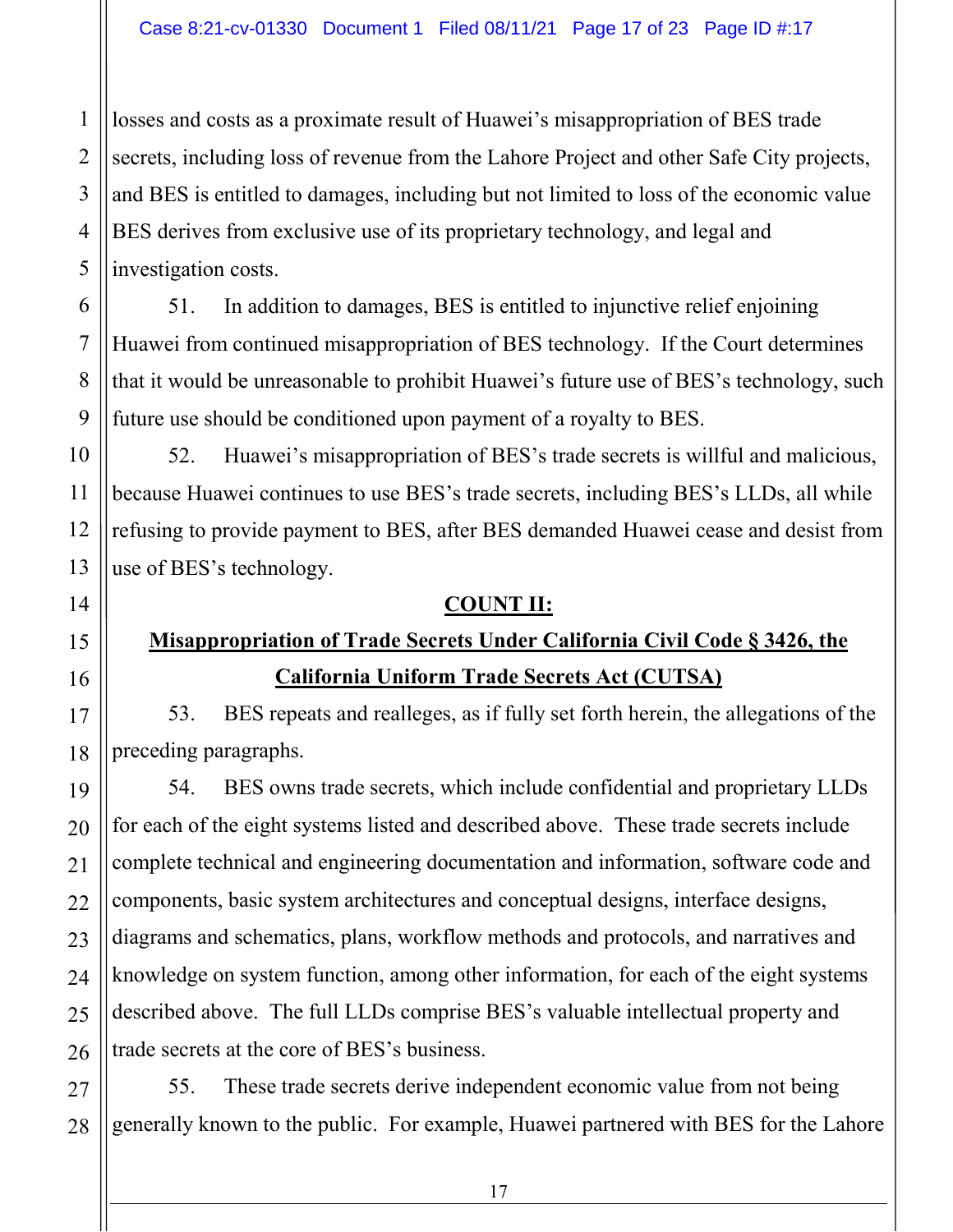Project specifically because BES's trade secrets, *e.g.*, the LLDs, were not generally known to the public. BES makes a significant effort to maintain the secrecy of its trade secrets, and takes reasonable measures to keep its information secret.

56. Huawei separately and distinctly misappropriated BES's trade secrets when (1) Huawei continued to use BES's trade secrets, including the LLDs, after BES demanded that Huawei cease and desist its use of BES's trade secrets; (2) Huawei used BES's trade secrets, including the LLDs, in other Safe City projects in Pakistan, including in Kasur, Bahawalpur Rawalpindi, Multan, Faisalabad, Gujranwala, Dera Ghazi Khan and/or Karachi; (3) Huawei used BES's trade secrets, including the LLDs, in other Safe City projects outside of Pakistan.

57. Huawei knew or had reason to know that their knowledge of BES's trade secrets was acquired under circumstances giving rise to a duty to maintain the secrecy and/or limit the use of the trade secrets. Specifically, Huawei knew that the contractual relationship between Huawei and BES, which was limited to the Lahore Project and certain future projects in Pakistan, gave rise to a duty to maintain the secrecy of BES's trade secrets and/or limit their use to the Lahore Project and certain future projects in Pakistan. Huawei-China also knew or had reason to know that their knowledge of BES's trade secrets was derived from or through Huawei-Pakistan's contractual relationship with BES, and that Huawei-Pakistan owed a duty to BES to maintain the secrecy of the trade secrets and/or limit the use of BES's trade secrets to the Lahore Project and certain future projects in Pakistan.

58. Huawei's misappropriation of BES's trade secrets has harmed BES. These trade secrets comprise BES's commercially valuable intellectual property and include proprietary information at the core of BES's business. BES has incurred substantial losses and costs as a proximate result of Huawei's misappropriation of BES trade secrets, including loss of revenue from the Lahore Project and other Safe City projects, and BES is entitled to damages, including but not limited to loss of the economic value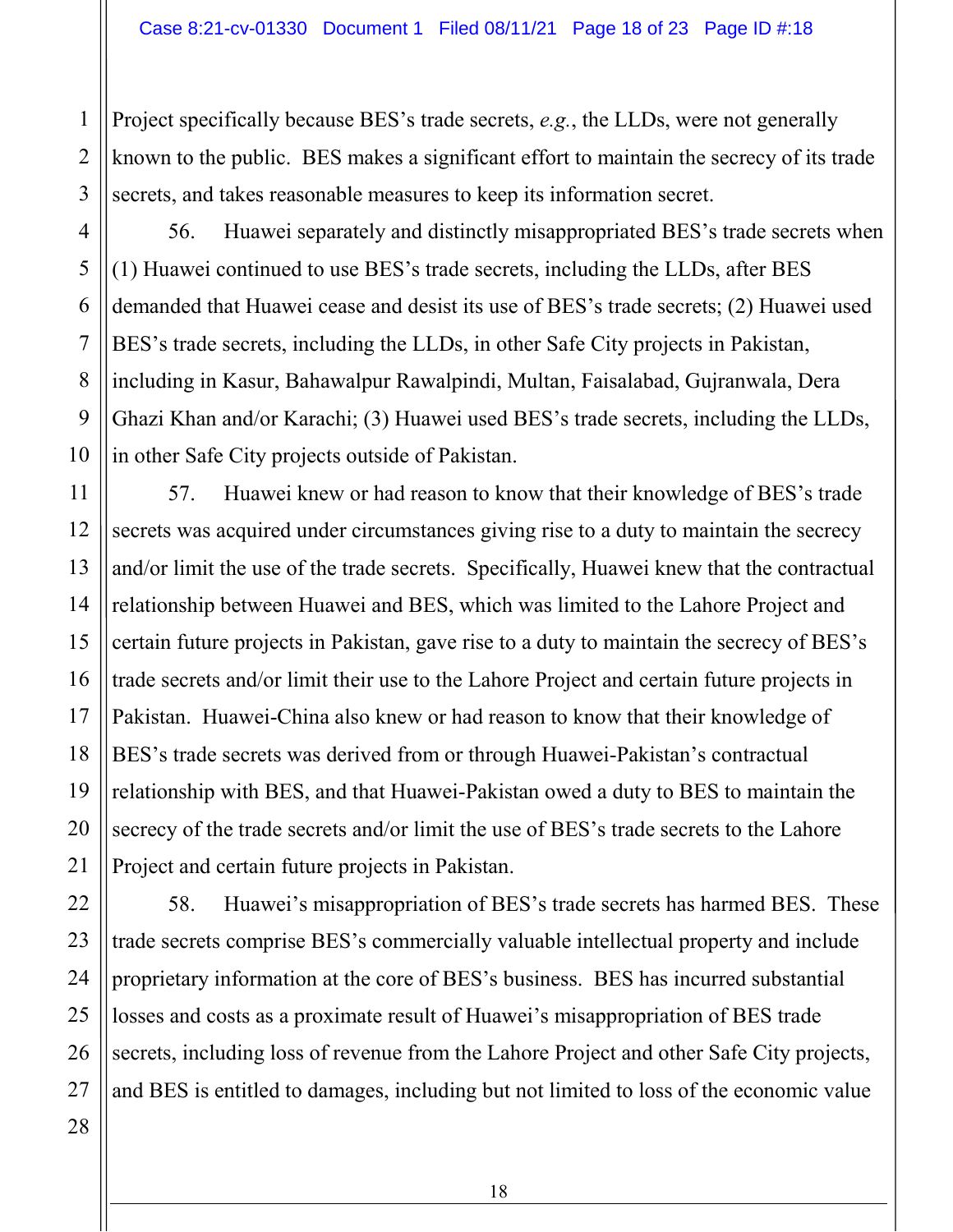BES derives from exclusive use of its proprietary technology, and legal and investigation costs.

59. In addition to damages, BES is entitled to injunctive relief enjoining Huawei from continued misappropriation of BES technology. If the Court determines that it would be unreasonable to prohibit Huawei's future use of BES's technology, such future use should be conditioned upon payment of a royalty to BES.

60. Huawei's misappropriation of BES's trade secrets is willful and malicious, because Huawei continues to use BES's trade secrets, including BES's LLDs, all while refusing to provide payment to BES, after BES demanded Huawei cease and desist from use of BES's technology.

### **COUNT III:**

# **Unfair Competition Under California Business and**

**Professions Code § 17200 et seq.** 

61. BES repeats and realleges, as if fully set forth herein, the allegations of the preceding paragraphs.

62. Huawei engaged and continues to engage in unlawful, unfair, and/or fraudulent business acts and practices. Such acts and practices include, but are not limited to, misappropriating BES's trade secrets and other intellectual property, including those that were a part of the proprietary LLDs that Huawei obtained from BES.

63. Huawei's business acts and practices were unfair in that the substantial harm suffered by BES outweighs any justification that Huawei may have for engaging in those acts and practices. For example, Huawei's practice of withholding payment to BES and threatening to terminate the contract constitutes unfair business acts and practices.

64. Huawei's business acts and practices were and are unlawful as described in the preceding paragraphs.

1

2

3

4

5

6

7

8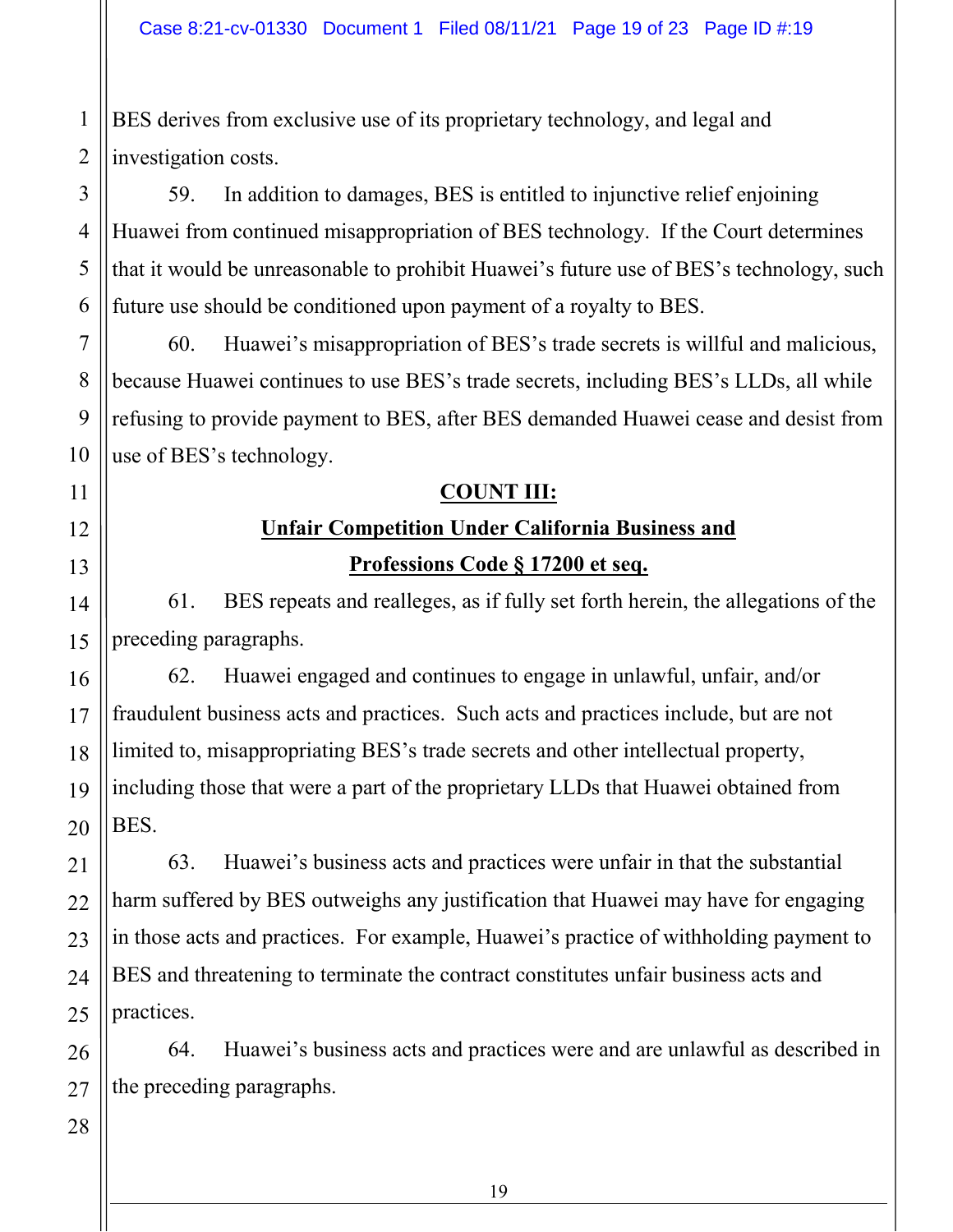65. Huawei's business acts and practices were fraudulent in that a reasonable person would likely be deceived by their material misrepresentations and omissions. Specifically, Huawei implemented a fraudulent scheme in which they systematically acquired BES's trade secrets and confidential information through repeated material misrepresentations and omissions as well as coercion, with the goal of using BES's trade secrets in certain future Safe City projects beyond the parties' agreements. For example, Huawei entered into a contract agreement with BES for the Lahore project, without intending to honor the terms of the contract, including but not limited to payments to which BES is entitled and the limits on the use and disclosure of BES's trade secrets.

66. Upon information and belief, Huawei continues to use BES's trade secrets unlawfully including, for example, using BES's trade secret and proprietary LLDs in other Safe City projects in Pakistan, including Kasur, Bahawalpur, Rawalpindi, Multan, Faisalabad, Gujranwala, Dera Ghazi Khan, and/or Karachi.

67. Upon information and belief, Huawei continues to use BES's trade secrets unlawfully including, for example, using BES's trade secret and proprietary LLDs in pursuing other Safe City projects outside of Pakistan, including in Qatar, Dubai, the United Arab Emirates, and Saudi Arabia.

68. BES has been harmed as a result of Huawei's unlawful, unfair, and fraudulent business acts and practices. BES has incurred substantial losses and costs as a proximate result of Huawei's unlawful, unfair, and fraudulent business acts and practices, and BES is entitled to damages, including but not limited to loss of the economic value BES derives from exclusive use of its proprietary technology, damages owed to BES due to Huawei's continued use of BES technology, and legal and investigation costs.

69. In addition to damages, BES is entitled to permanent injunctive relief enjoining Huawei's continued misappropriation and use of BES technology. The relief

1

2

3

4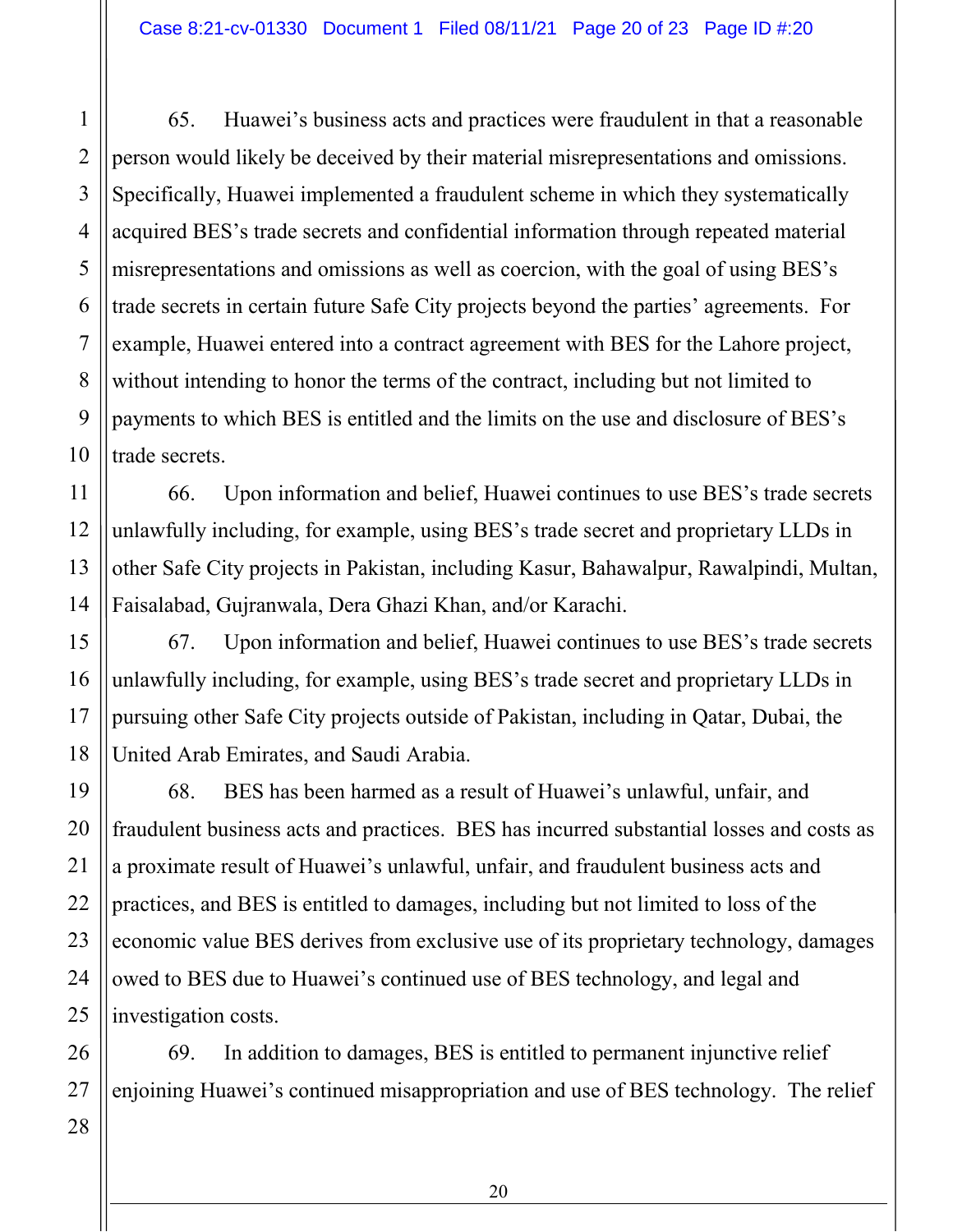should also include specific performance that requires Huawei to return of all of BES's intellectual property and technology, including the LLDs.

70. But for Huawei's unlawful, unfair, and deceptive practices, BES would not have suffered these injuries.

#### **PRAYER FOR RELIEF**

WHEREFORE, BES prays for judgment as follows:

A. On the First Cause of Action, damages in the amount of BES's actual losses and Huawei's unjust enrichment; exemplary and punitive damages amounting to twice the sum of actual losses and unjust enrichment for willful and malicious misappropriation; injunctive relief enjoining Huawei from continued misappropriation of BES's trade secrets, including LLDs, or a reasonable royalty; and specific performance requiring Huawei to return all of BES's proprietary information, including the LLDs, and destroying any copies made by, for, or on behalf of Huawei;

B. On the Second Cause of Action, damages in the amount of BES's actual losses and Huawei's unjust enrichment; exemplary and punitive damages amounting to twice the sum of actual losses and unjust enrichment for willful and malicious misappropriation; and injunctive relief enjoining Huawei from continued misappropriation of BES's trade secrets, including LLDs, or a reasonable royalty; and specific performance requiring Huawei to return all of BES's proprietary information, including the LLDs, and destroying any copies made by, for, or on behalf of Huawei;

C. On the Third Cause of Action, damages in the amount of BES's actual losses and Huawei's unjust enrichment; injunctive relief enjoining Huawei from continued misappropriation of BES's trade secrets, including LLDs, or a reasonable royalty; and specific performance requiring Huawei to return all of BES's proprietary information, including the LLDs, and destroying any copies made by, for, or on behalf of Huawei;

D. For reasonable attorney fees and costs;

E. For pre-judgment interest on all damages; and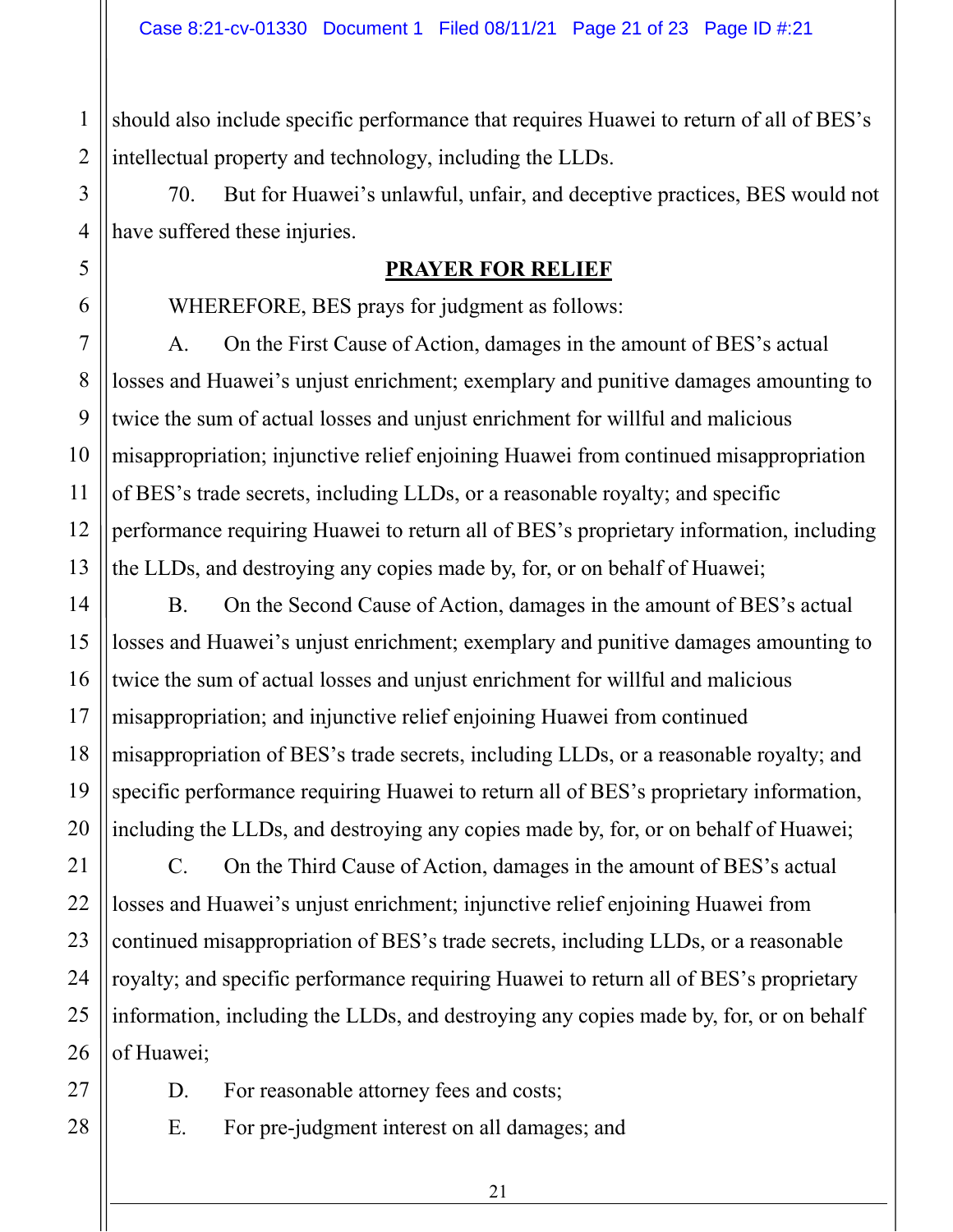F. For such other relief as the Court deems just and proper.

Dated: August 11, 2021 AKIN GUMP STRAUSS HAUER & FELD LLP

 $By$  Paul D. Tripodi II

Attorneys for Plaintiff Business Efficiency Solutions, LLC